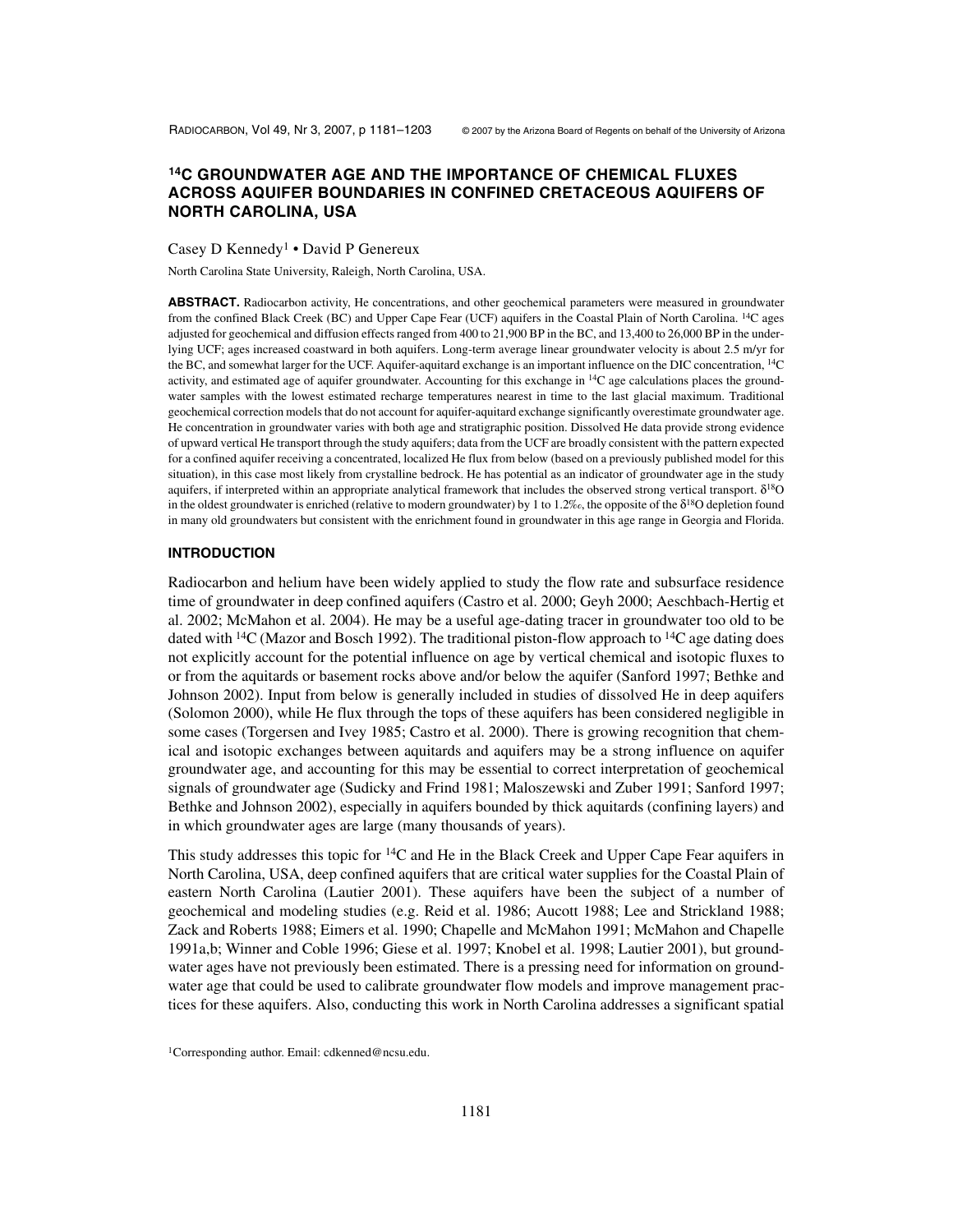gap in knowledge of confined aquifers of the US Atlantic Coastal Plain, given prior work to the north in Maryland (Purdy et al. 1992; Aeschbach-Hertig et al. 2002) and to the south in South Carolina, Georgia, and Florida (Marine 1979; Burt 1993; Plummer 1993; Landmeyer and Stone 1995; Plummer and Sprinkle 2001).

Previous work (Chapelle and McMahon 1991; McMahon and Chapelle 1991a,b) documents the importance of aquifer:aquitard exchange to dissolved inorganic carbon (DIC) in the Black Creek aquifer in South Carolina, about 200 km south of our study site. In the work reported here, we: 1) used <sup>14</sup>C to estimate the age of groundwater samples from the Black Creek and Upper Cape Fear aquifers in North Carolina; 2) evaluated the potential for He as an age-dating tracer in these same aquifers; and 3) tested the hypothesis that aquifer:aquitard exchange is a significant influence on DIC, <sup>14</sup>C, and He in the groundwater of these aquifers. We also evaluated whether the <sup>14</sup>C ages,  $\delta^{18}O$ data, and estimates of recharge temperature (based on dissolved Ar and  $N_2$ ), taken together, were consistent with the known timing of the last glacial maximum (LGM) in North America and with other such data from the Atlantic Coastal Plain of the southeastern US.

### **STUDY AREA**

The Coastal Plain of North Carolina is roughly 140 to 240 km wide and includes 10 sedimentary aquifers deposited mostly under nonmarine and marginal-marine conditions (Winner and Coble 1996). The Cretaceous Black Creek and Upper Cape Fear aquifers are composed mainly of sandy siliclastic sediments separated by silty to clayey layers acting as aquitards (Figures 1 and 2; Winner and Coble 1996; Giese et al. 1997). Black Creek aquifer mineralogy consists of quartz, carbonate shell material, kaolinite, glauconite (Reid et al. 1986), and about 0.2% organic matter (mainly degraded plant remains) (McMahon et al. 1990). Upper Cape Fear aquifer mineralogy consists of quartz, kaolinite, and probably glauconite (Sohl and Owens 1991), with small amounts of organic matter and carbonate shell material that would be expected from a near-shore marine depositional environment (Winner and Coble 1996). Aquifer thicknesses vary considerably but generally increase toward the coast. Prior to development, groundwater flow was generally toward the coast (Figure 1). Groundwater flow is still generally coastward with local deviations in the vicinity of cones of depression in the piezometric surfaces (e.g. Giese et al. 1997); the extent to which drawdown in hydraulic head may have altered recharge patterns and rates is not well known.

Groundwater chemistry in the study aquifers evolves downgradient toward higher dissolved solids and sodium-bicarbonate dominance (Knobel et al. 1998; Lee and Strickland 1988), mainly through weathering of silicate minerals, calcite dissolution, organic matter oxidation, and cation exchange (Na<sup>+</sup> sorbed to clay exchanges with dissolved  $Ca^{2+}$  and  $Mg^{2+}$ ) (Lee and Strickland 1988; Zack and Roberts 1988; McMahon and Chapelle 1991a; Winner and Coble 1996; Knobel et al. 1998).

Seven monitoring wells located at 3 North Carolina Department of Environment and Natural Resources (NCDENR) well sites were used to collect groundwater samples (Table 1; Figures 1, 2). The wells are used by NCDENR to monitor groundwater levels and were chosen because they are screened in the Black Creek and Upper Cape Fear aquifers and lie along a trend roughly parallel to groundwater flow (Figure 1).

### **METHODS**

Groundwater samples were collected in late July 2003 (Table 1) for chemical (dissolved solids, gases) and isotopic ( ${}^{3}H$ ,  $\delta {}^{18}O$ ,  $\delta {}^{13}C$ ,  ${}^{14}C$ ) analyses. Prior to sampling, the wells were purged of 1.2 to 2.7 well volumes (Kennedy 2004); stability in water temperature, specific conductance, and pH were the principal criteria used to determine when wells had been sufficiently purged for sampling.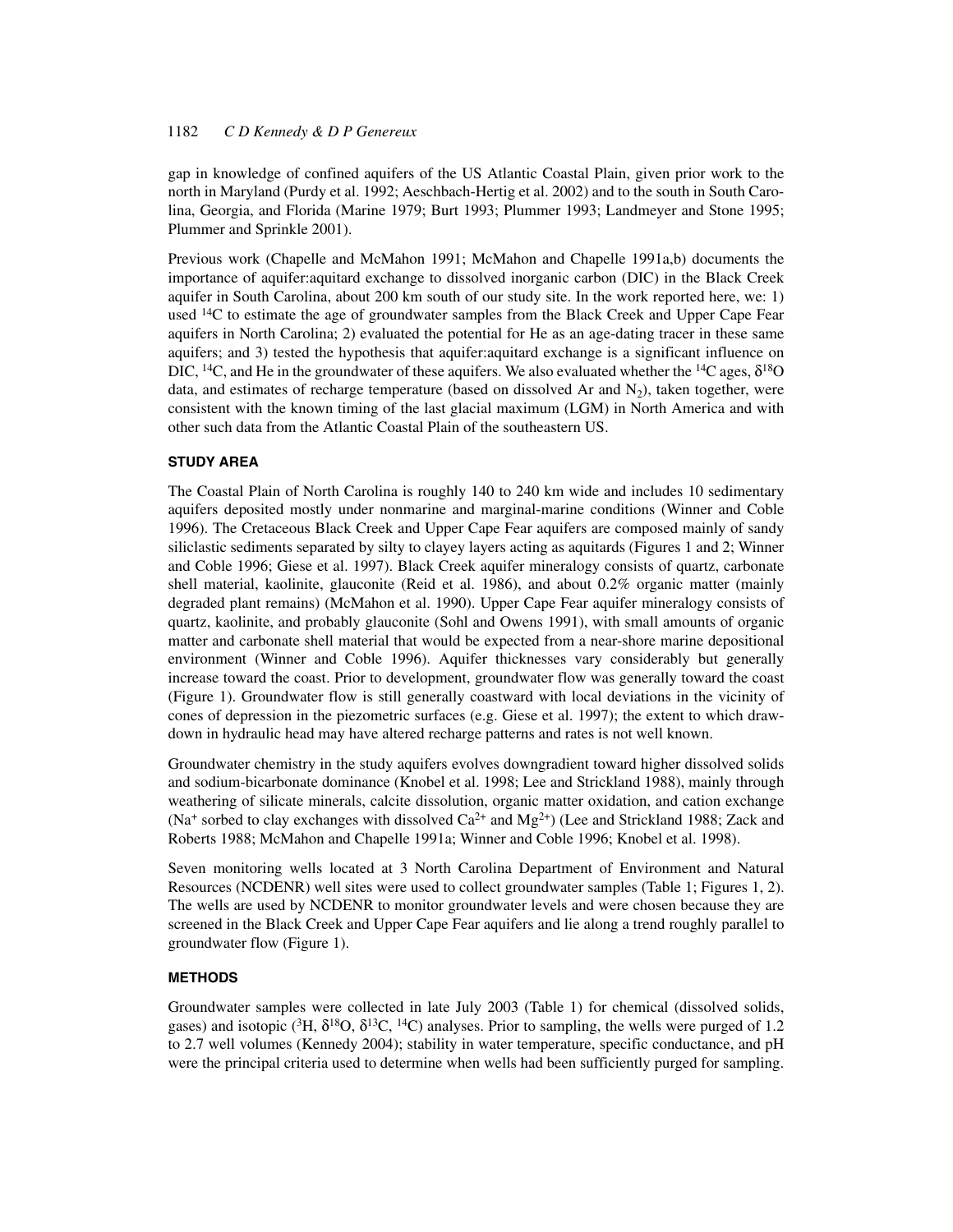

Figure 1 Map of the study area, based on Figures 77 and 78 in Geise et al. (1997), with major cities. The black and gray areas correspond to areas where the Upper Cape Fear and Black Creek aquifers, respectively, are absent (i.e. the eastern margin of the gray area represents the western margin of the Black Creek aquifer and the eastern margin of the black area represents the western margin of the Upper Cape Fear aquifer). The sampling transect (dash-dotted line) extends from the NCDENR Saulston well site (SL) to the Savannah well site (SV) to the Cove City well site (CC). Estimated contours of predevelopment (before ~1900) hydraulic heads in the Black Creek (dotted line) and Upper Cape Fear (solid line) aquifers (Geise et al. 1997) are given in intervals of 15 m and are referenced to sea level (Geise et al. 1997). The dashed line A-A' corresponds to the geological cross-section shown in Figure 2.

0

10

20km



Figure 2 East-west hydrogeologic cross-section through the Coastal Plain of North Carolina along the line A-A' shown in Figure 1 (Geise et al. 1997). Aquifers are shown in white and aquitards in black. The sampling transect does not correspond exactly to the line of the hydrogeologic transect (see Figure 1), but the sampling wells are shown here to illustrate their approximate relationship to the geology and to one another. From left to right, the 3 well sites are Saulston (SL; wells O30J3 and O30J1), Savannah (SV; wells P26U8, P26U7, and P26U5), and Cove City (CC; wells R23X8 and R23X9) (Table 1).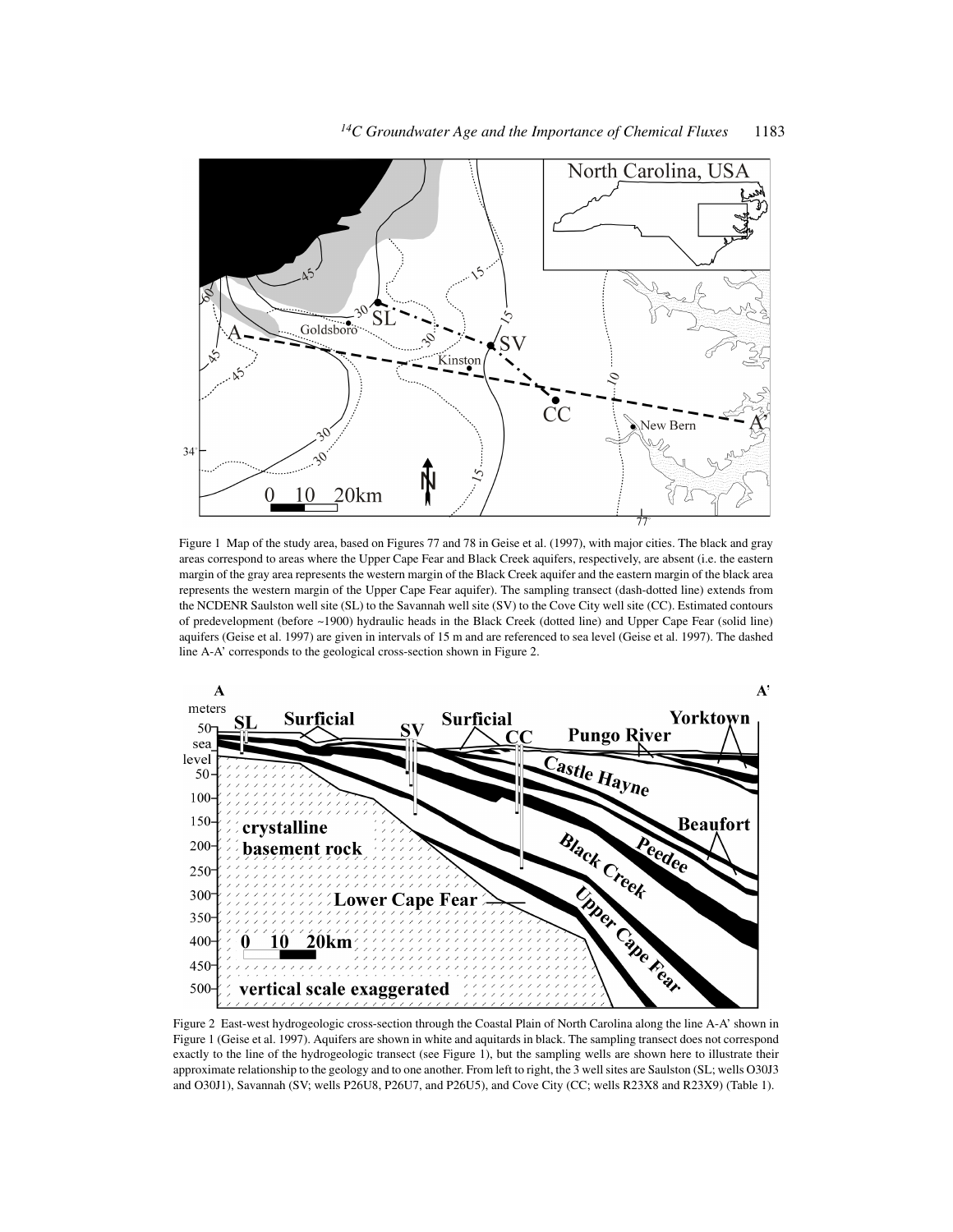|                   |                                                                                                |         |                        |                        |                        | Table 1 Data for wells sampled. BC = Black Creek; UCF = Upper Cape Fear; SL = Saulston; SV = Savannah; CC = Cove City.                      |                     |                        |                    |                            |
|-------------------|------------------------------------------------------------------------------------------------|---------|------------------------|------------------------|------------------------|---------------------------------------------------------------------------------------------------------------------------------------------|---------------------|------------------------|--------------------|----------------------------|
|                   |                                                                                                |         |                        |                        | Overlying              |                                                                                                                                             |                     |                        |                    |                            |
|                   |                                                                                                |         |                        | Aquifer                | aquitard               | Distance from                                                                                                                               | Top of              | Bottom                 | Water              |                            |
|                   | Date                                                                                           | Date    | Aquifer <sup>b</sup> , | thickness <sup>b</sup> | thickness <sup>b</sup> | recharge area                                                                                                                               | screen <sup>a</sup> | of screen <sup>a</sup> | depth <sup>c</sup> | Well diameter <sup>d</sup> |
| Well ID           | constructed <sup>a</sup>                                                                       | sampled | well site              | $\widehat{E}$          | $\widehat{E}$          | $\binom{km}{k}$                                                                                                                             | $\widehat{E}$       | $\widehat{\Xi}$        | $\binom{m}{n}$     | $\binom{cm}{}$             |
| <b>C30J1</b>      | 8/17/82                                                                                        | 7/24/03 | BC, SL                 |                        |                        | 0.5                                                                                                                                         | 12.2                | 13.7                   | $\ddot{3}$ .       | $10.2$ [0-13.7]            |
| P26U8             | 10/18/99                                                                                       | 7/28/03 | BC, SV                 | 52                     | $\vec{v}$              | 29                                                                                                                                          | 74.4                | 80.5                   | 44.4               | $10.8$ [0-74.4]            |
|                   |                                                                                                |         |                        |                        |                        |                                                                                                                                             |                     |                        |                    | $[0.2 [74.4 - 80.5]$       |
| P26U7             | 10/27/99                                                                                       | 7/28/03 | BC, SV                 | 52                     | $\overline{4}$         | 39                                                                                                                                          | 109.1               | 112.2                  | 55.8               | $0.8$ [0-109.1]            |
|                   |                                                                                                |         |                        |                        |                        |                                                                                                                                             |                     |                        |                    | $[0.2$ [109.1-112.2]       |
| R23X8             | 10/13/00                                                                                       | 7/30/03 | BC, CC                 | 86                     | $\overline{20}$        | S                                                                                                                                           | 150.0               | 153.0                  | 53.4               | $10.8$ [O-153.0]           |
| 030J3             | 9/14/82                                                                                        | 7/24/03 | JCF, SL                | 28                     | 5.8                    | 39                                                                                                                                          | 50.3                | 53.4                   | 38.2               | $[0.2]$ $[0-38.4]$         |
|                   |                                                                                                |         |                        |                        |                        |                                                                                                                                             |                     |                        |                    | $6.4$ [38.4–53.4]          |
| P <sub>26U5</sub> | 7/9/84                                                                                         | 7/28/03 | UCF, SV                | 75                     | 6.4                    | 72                                                                                                                                          | 164.0               | 167.0                  | 56.0               | $[0.2]$ $[0 - 63.7]$       |
|                   |                                                                                                |         |                        |                        |                        |                                                                                                                                             |                     |                        |                    | $6.4$ [63.7-167.0]         |
| R23X9             | 9/29/00                                                                                        | 7/30/03 | UCF, CC                | 34                     | $\ddot{4}$             | 93                                                                                                                                          | 260.0               | 263.4                  | 53.4               | $10.8$ [0-263.4]           |
|                   | <sup>a</sup> Well construction logs (Nat Wilson, NCDENR, personal communication, January 2003) |         |                        |                        |                        | NCDENR Web site (http://www.ncwater.org/Data_and_Modeling/Ground_Water_Databases/frameaccess.php); well sites are shown in Figures 1 and 2. |                     |                        |                    |                            |
|                   | Water depth below ground surface before start of purging.                                      |         |                        |                        |                        |                                                                                                                                             |                     |                        |                    |                            |

mach surplum occurs ground surface corresponding diameter applies (e.g. the inner diameter of well P26U8 is 10.8 cm over the upper 74.4 m and 10.2 cm from 74.4 m to 80.5 m). Top diameter was measured in the field by author Brackets indicate depth range to which the corresponding diameter applies (e.g. the inner diameter of well P26U8 is 10.8 cm over the upper 74.4 m and 10.2 cm from 74.4 m to 80.5 m). Top diameter was measured in the field by authors; other diameters were obtained from well construction logs and NCDENR Web site. cWater depth below ground surface before start of purging.

1184 *C D Kennedy & D P Genereux*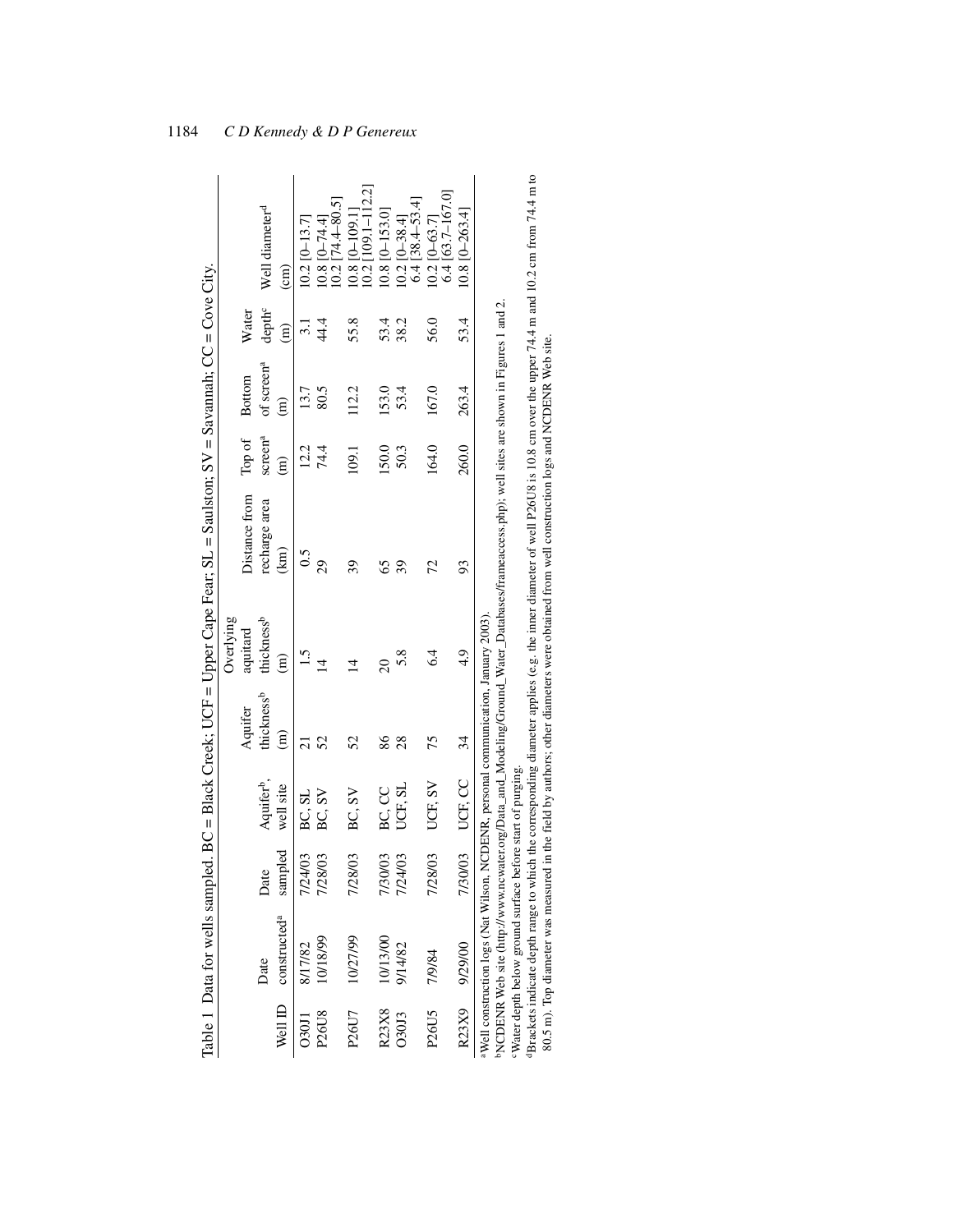These parameters (and dissolved oxygen) were monitored continuously during well purging and sampling. Well R23X9, the deepest well (Table 1), had the smallest purge volume relative to well volume (1.2 well volumes), due to the slow rate of groundwater inflow to the well and the large well volume. Even at this well, stable temperature, pH, and specific conductance were achieved prior to sampling. Also, the sampling pump was placed 30.3 m below the water level during sampling, to reach downward past an additional 0.15 well volumes (the 30.3 m of water above the pump in the well casing) for sample collection (the purge pump had been placed within 2 m of the water level in the well).

Purging at the Savannah and Cove City well sites was carried out with a Grundfos JS submersible electric pump powered by a gasoline-powered electrical generator. Sampling at all wells was done with a stainless steel Model 140 Bennett pump, a submersible positive displacement pump (3.6 cm diameter) driven by high-purity compressed nitrogen gas (http://www.bennettsamplepump.com/). The Bennett pump was used for both sampling and purging at the Saulston well site.

Samples for the determination of 3H were collected in 1-L polyethylene bottles and sent to the University of Utah for analysis. 3H analysis was carried out by the 3He ingrowth method (Clarke et al. 1976); measurement precision (1 standard deviation) was about 0.1 TU.

Samples for analysis of dissolved gases (Ar, CH<sub>4</sub>, CO<sub>2</sub>, O<sub>2</sub>, N<sub>2</sub>, He, Ne) were collected in 150-mL glass bottles and sent to the US Geological Survey's Reston Chlorofluorocarbon Laboratory (http:/ /water.usgs.gov/lab/cfc) for analysis by gas chromatography (Busenberg et al. 1998, 2000). Uncertainties were 2–4% for Ar, CH<sub>4</sub>, CO<sub>2</sub>, N<sub>2</sub>, and O<sub>2</sub>; and 10–20% for He and Ne. (Because of overlap between the He and Ne peaks in the presence of high He concentrations, Ne analysis was limited to samples with relatively low He concentration.)

Samples for determination of major ions  $(Ca^{2+}, K^+, Mg^{2+}, Na^+, Cl^-, SO_4^-)$  and trace elements (Al, Fe, Mn, Si) were filtered to 0.45 µm during collection in 20-mL and 125-mL polyethylene bottles, respectively. Major cation samples and trace element samples were acidified in the field with about 50  $\mu$ L and 1.25 mL of 70% HNO<sub>3</sub><sup>-</sup>, respectively. Samples were analyzed for major ions by ion chromatography (USEPA 1993) at North Carolina State University and for trace elements by inductively coupled plasma mass spectrometry (ICPMS) (USEPA 1994) at the US Geological Survey's Reston Chlorofluorocarbon Laboratory. Uncertainties of major ion and trace element analyses were about 5% and 5–10%, respectively.

Samples for analysis of  $\delta^{13}C$  and  $^{14}C$  of dissolved inorganic carbon (DIC) were filtered to 0.45  $\mu$ m during collection in 500-mL glass bottles and poisoned upon collection with 300 to 500  $\mu$ L of 7% (saturated) HgCl<sub>2</sub> solution. The samples were then sent to the NOSAMS facility at Woods Hole Oceanographic Institute for analysis by accelerator mass spectrometry (AMS) (McNichol and Jones 1991).  $\delta^{13}$ C was reported on the Vienna Pee Dee belemnite scale, and  $^{14}$ C was reported relative to NBS oxalic acid I (Olsson 1970) normalized for isotope fractionation effects to a  $\delta^{13}C$  value of  $-25\%$  (Stuiver and Polach 1977). The <sup>14</sup>C activities, from which groundwater ages were calculated, are presented non-normalized for isotope fractionation (Mook and van der Plicht 1999; Kalin 2000; Plummer et al. 2004). Measurement error ranged from 1 to  $17\%$  for  $14C$  analyses, and between 0.3 and 0.5‰ for  $\delta^{13}$ C analyses.

Samples for analysis of total S,  $NO<sub>3</sub><sup>-</sup>$ , dissolved organic carbon (DOC), and DIC were collected in 20-mL glass bottles and were filtered to 0.45 µm. About 100 µL of 6N HCl were added in the field to the S,  $NO<sub>3</sub>$ , and DOC samples to preclude microbial degradation. Analyses were conducted in the Analytical Service Laboratory at North Carolina State University, where total S was analyzed by inductively coupled atomic emission spectroscopy (Eaton et al. 1995a; Method 3120 B),  $NO<sub>3</sub><sup>-</sup>$  by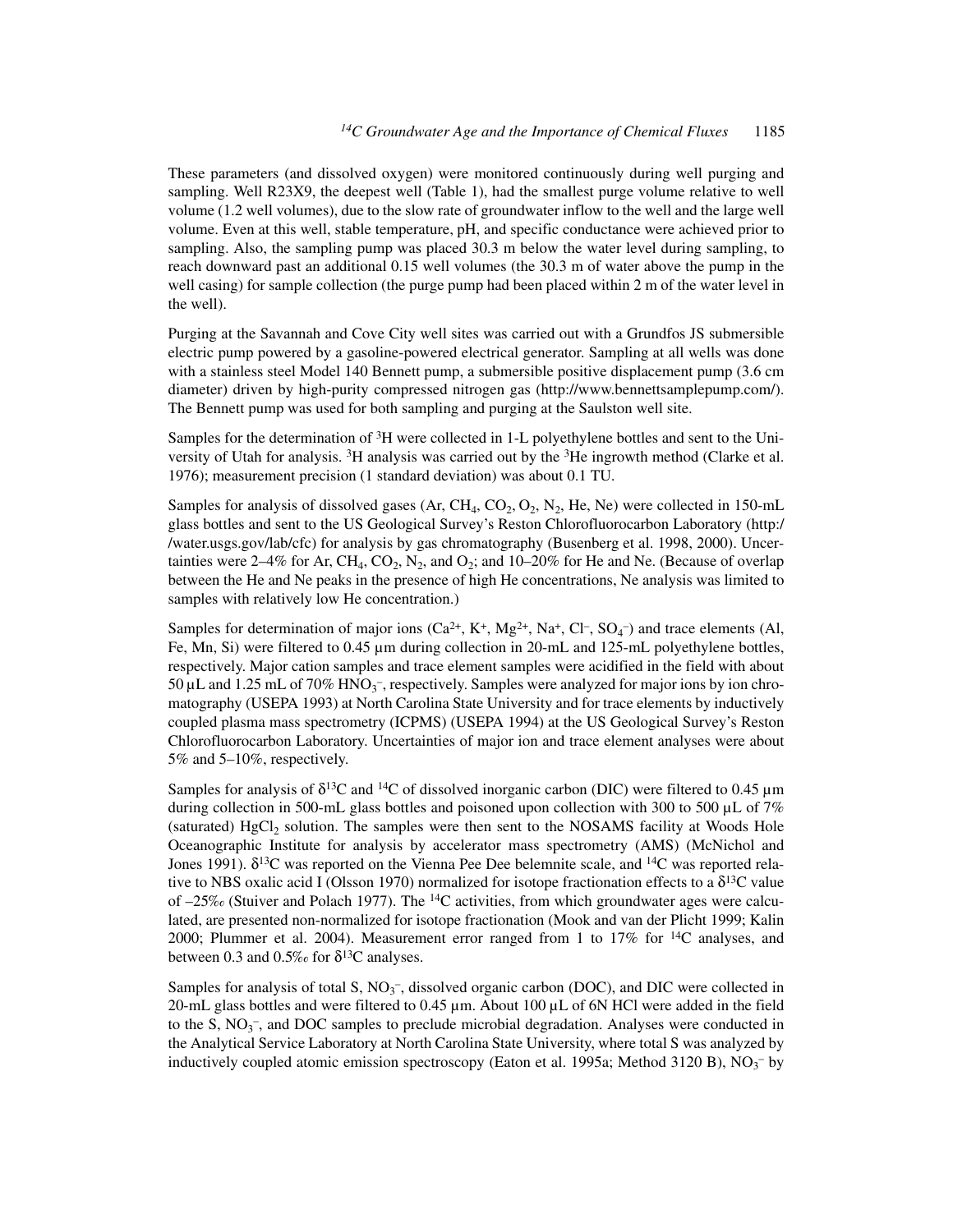ion chromatography (USEPA 1993), and DIC and DOC by high-temperature combustion (Eaton et al. 1995b; Method 5310 B), with uncertainties of about 5%.

 $\delta^{18}$ O analyses were carried out by the Environmental Isotope Lab at the University of Waterloo (http://www.science.uwaterloo.ca/research/eilab/). Mass spectrometric analyses were conducted on  $CO<sub>2</sub>$  that had been equilibrated with water samples at constant temperature (Epstein and Mayeda 1953; Fritz et al. 1986). Results are expressed as  $\delta^{18}O$  relative to standard mean ocean water (SMOW); measurement precision was about 0.1‰.

<sup>14</sup>C dating of groundwater requires 1) estimating the initial  $14C$  activity in water at the time of recharge and 2) estimating the extent of geochemical effects on dissolved  $^{14}$ C activity so that the groundwater age calculation is based only on the decrease in  $^{14}C$  activity by radioactive decay. Several geochemical models (e.g. Ingerson and Pearson 1964; Tamers 1975; Fontes and Garnier 1979; Eichinger 1983) approach this using measured DIC, pH, and 14C activity in groundwater, and information on <sup>14</sup>C activity and  $\delta^{13}$ C of CO<sub>2</sub> gas and carbonate minerals. These models generally account for effects on groundwater <sup>14</sup>C activity from exchange with soil-zone  $CO_2$ , carbonate-mineral dissolution and precipitation, and cation exchange. The models cited above have been widely applied and discussed in the literature (e.g. Aravena et al. 1995; Geyh 2000; Kalin 2000; Plummer and Sprinkle 2001) and are therefore not discussed in detail here; Fontes and Garnier (1979) is perhaps the most widely used. We used all 4 models separately to estimate  $^{14}C$  ages for our groundwater samples. NETPATH, an inverse mass-balance model that determines mass transfers along a groundwater flowpath (Plummer et al. 1994), was also used to correct for geochemical effects on  $^{14}$ C activity and estimate groundwater age. Although the geochemical models listed above may be well-suited for limestone aquifers where carbonate dissolution is the principal geochemical reaction affecting 14C activity in groundwater, NETPATH also accounts for processes such as organic matter oxidation, incongruent dissolution, and carbonate mineral recrystallization (Plummer et al. 1994).

As a means of computing approximate groundwater velocities from the <sup>14</sup>C dates, estimates were made of the distance between each well and its recharge area (Table 1), using stratigraphic geological information in Winner and Coble (1996: Plate 6) and from North Carolina Geological Survey (1985). These estimates are based on the assumption that most recharge occurred in the unconfined western portions of the 2 study aquifers, an assumption consistent with the known coastward (eastward) movement of groundwater and with numerical simulations of groundwater flow suggesting little or no vertical head differences across the confining layers of the study aquifers under natural pre-pumping conditions (Giese et al. 1997).

## **14C MODEL AGES AND GROUNDWATER VELOCITIES**

The dominant dissolved constituents in groundwater of the Black Creek and Upper Cape Fear aquifers are DIC and Na<sup>+</sup> (Table 2). The increase in concentration of DIC and Na<sup>+</sup> with distance from recharge area (Figure 3) is consistent with past work (Lee and Strickland 1988; Chapelle and McMahon 1991; McMahon and Chapelle 1991b). It suggests that calcite dissolution followed by  $Ca<sup>2+</sup>/Na<sup>+</sup>$  ion exchange is an important process affecting groundwater chemistry of the aquifers and that groundwater age increases coastward. In all but the shallowest well (O30J1), concentrations of <sup>3</sup>H are within a 95% confidence interval (2  $\sigma$ ) of zero, indicating the absence of young water in the deep portions of the aquifers studied here (Table 2). Calcite saturation indices (SI<sub>calcite</sub>) calculated using WATEQF (Plummer et al. 1976), a chemical equilibrium model contained within NETPATH, indicate that groundwater is undersaturated with respect to calcite at all wells except P26U8.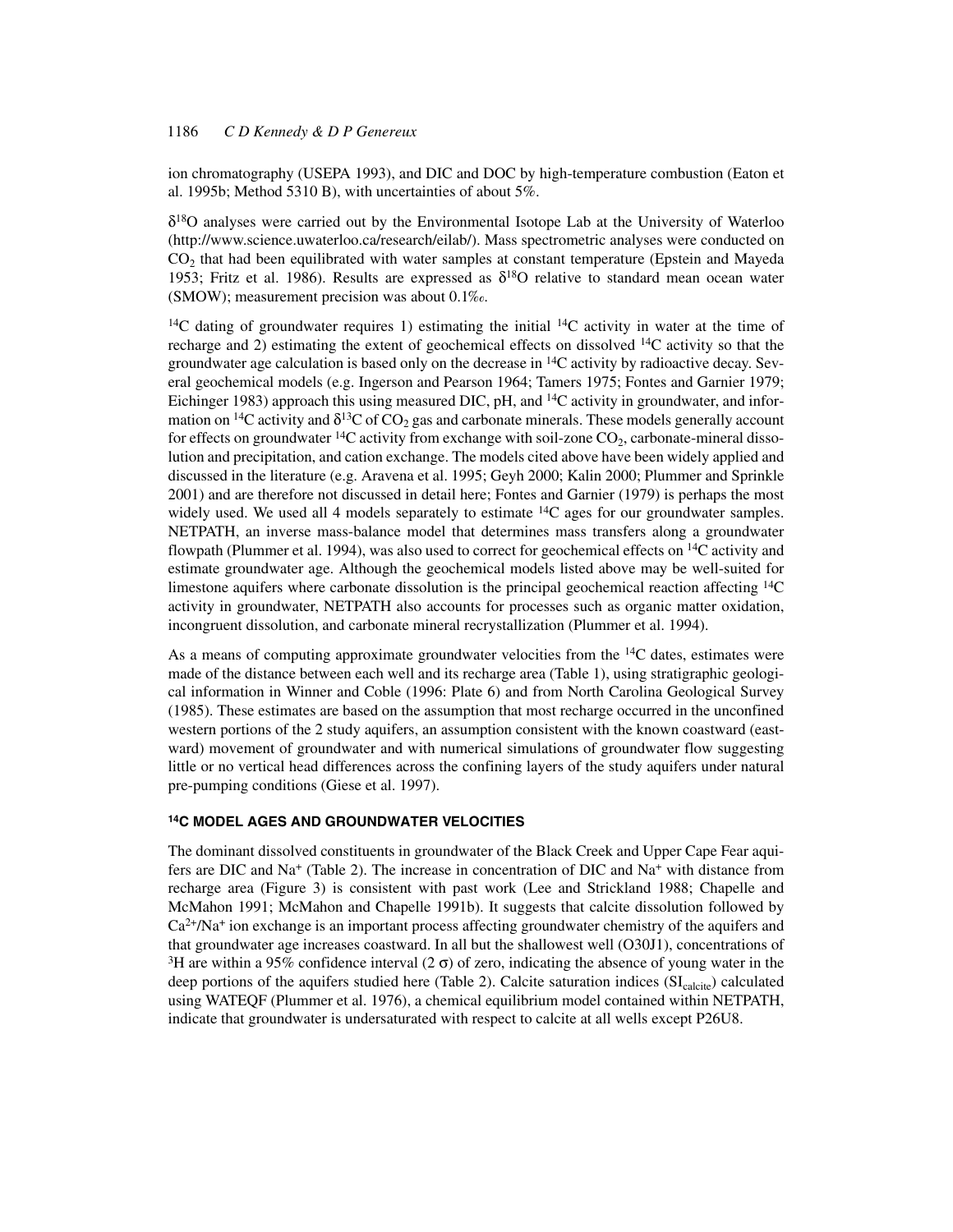Table 2 Chemical and isotopic data for groundwater in the Black Creek and Upper Cape Fear aquifers. Calcite saturation index (SI<sub>calcite</sub>) for each sample was calculated in WATEQF as log(IAP/K<sub>sp</sub>), where IAP is the ion activity product for calcite (product of the aqueous  $Ca^{2+}$  and  $CO<sub>3</sub><sup>2-</sup>$  activities) and  $K_{sp}$  is the solubility product constant for calcite.  $SI_{\text{calicite}} > 0$  indicates oversaturation,  $SI_{\text{calicite}} < 0$ undersaturation. All concentrations are in mM, except as noted (n.d. = not determined). CBE is the charge balance error (sum of positive charges minus sum of negative charges, divided by the average of the 2 sums). The  $^{14}$ C activity values shown here are normalized for isotope fractionation, as reported by WHOI (non-normalized values were used for calculation of groundwater ages; see Table 3 and text for explanation).

|                                  | O30J1        | P <sub>26</sub> U <sub>8</sub> | P <sub>26</sub> U <sub>7</sub> | R23X8           | O30J3            | P <sub>26</sub> U <sub>5</sub> | R23X9           |
|----------------------------------|--------------|--------------------------------|--------------------------------|-----------------|------------------|--------------------------------|-----------------|
| $t (^\circ C)$                   | 18.8         | 22.2                           | 19.3                           | 22.2            | 21.1             | 20.8                           | 22.9            |
| pH                               | 6.23         | 7.79                           | 8.49                           | 7.76            | 7.5 <sup>a</sup> | 7.76                           | 7.72            |
| $Na+$                            | 0.175        | 2.04                           | 2.77                           | 9.43            | 3.16             | 3.43                           | 16.2            |
| $K^+$                            | 0.063        | 0.226                          | 0.174                          | 0.487           | 0.398            | 0.140                          | 0.656           |
| $Mg^{2+}$                        | 0.052        | 0.214                          | 0.021                          | 0.117           | 0.505            | 0.013                          | 0.082           |
| $Ca^{2+}$                        | 0.128        | 0.531                          | 0.051                          | 0.097           | 0.764            | 0.060                          | 0.096           |
| $Cl^-$                           | 0.167        | 0.125                          | 0.182                          | 0.480           | 4.31             | 0.553                          | 15.7            |
| $SO_4^-$                         | 0.063        | < 0.001                        | 0.005                          | 0.019           | 0.055            | 0.029                          | 0.088           |
| $NO_3^- (\mu M)$                 | $<$ 7        | $<$ 7                          | $<$ 7                          | $<$ 7           | $<$ 7            | $<$ 7                          | $<$ 7           |
| $S(\mu M)$                       | 204          | 7                              | 13                             | 64              | 186              | 92                             | 274             |
| Fe $(\mu M)$                     | 134.30       | 0.79                           | < 0.18                         | 1.43            | < 0.18           | < 0.18                         | 0.20            |
| $Mn(\mu M)$                      | 2.17         | 0.20                           | 0.03                           | 0.05            | 0.11             | 0.05                           | 0.12            |
| $Al(\mu M)$                      | 0.445        | 0.074                          | 0.741                          | 0.148           | 0.815            | 0.228                          | 0.139           |
| Si                               | 0.301        | 0.218                          | 0.156                          | 0.154           | 0.167            | 0.170                          | 0.169           |
| <b>DOC</b>                       | 0.15         | 0.09                           | 0.10                           | 0.16            | 0.13             | 0.15                           | 0.13            |
| <b>DIC</b>                       | 0.75         | 4.25                           | 3.25                           | 10.8            | 1.75             | 3.29                           | 7.04            |
| $\delta^{13}C$ (%o)              | $-21.4$      | $-12.9$                        | $-15.0$                        | $-9.5$          | $-17.4$          | $-16.1$                        | $-9.8$          |
| ${}^{14}C$ (pMC)                 | $87.6\pm0.5$ | $8.30 \pm 0.08$                | $1.37 \pm 0.04$                | $0.11 \pm 0.05$ | $7.72 \pm 0.08$  | $0.80 \pm 0.03$                | $0.19 \pm 0.03$ |
| $CH_4(\mu M)$                    | 2.9          | 1.4                            | 0.8                            | 1.6             | 6.6              | 0.9                            | 0.9             |
| $CO2(\mu M)$                     | 548.7        | 80.8                           | 11.3                           | 63.8            | 0.3              | 5.4                            | 47.2            |
| $O_2(\mu M)$                     | 2.4          | 3.4                            | 8.2                            | 2.0             | 1.6              | 4.6                            | 1.7             |
| $N_2(\mu M)$                     | 830          | 765                            | 814                            | 727             | 736              | 776                            | 760             |
| $Ar(\mu M)$                      | 17.2         | 18.4                           | 19.7                           | 18.0            | 17.9             | 18.9                           | 18.1            |
| Ne(nM)                           | 19.9         | 19.6                           | 22.3                           | 23.2            | n.d.             | n.d.                           | n.d.            |
| He (nM)                          | 8.4          | 11.1                           | 27.9                           | 23.4            | 545.0            | 56.5                           | 100.7           |
| ${}^{3}H$ (TU)                   | 5.7          | 0.1                            | 0.2                            | 0.1             | n.d.             | 0.0                            | 0.0             |
| $\delta^{18}{\rm O}$ $(\%o)$     | $-5.2$       | $-4.4$                         | $-4.7$                         | $-4.0$          | $-4.5$           | $-4.4$                         | $-4.2$          |
| $\mathrm{SI}_{\mathrm{calcite}}$ | $-3.185$     | 0.057                          | $-0.399$                       | $-0.398$        | $-0.513$         | $-1.030$                       | $-0.668$        |
| CBE(%)                           | 8.6          | $-6.3$                         | $-6.0$                         | $-3.0$          | 0.2              | 2.0                            | $-13.8$         |

<sup>a</sup>The measured pH at well O30J3 was unrealistically high (pH =  $10.07$ ) due to a tear in the semi-permeable membrane attached to the pH probe. We calculated an alkalinity of 1.7 meq/L for this sample from concentrations of strong base cations  $(Na^+, K^+, Mg^{2+}, Ca^{2+})$  and strong acid anions  $(Cl^-, SO_4^-)$ . This value of alkalinity and the measured DIC of the sample were used to estimate the pH of the sample (Stumm and Morgan 1996:177).

<sup>14</sup>C groundwater ages were calculated using 4 widely used geochemical models: Ingerson and Pearson (1964), Tamers (1975), Fontes and Garnier (1979), and Eichinger (1983). In applying these models, we used standard assumptions: <sup>14</sup>C activity of 0 pMC for calcite (e.g. Fontes and Garnier 1979; Aeschbach-Hertig et al. 2002) and 100 pMC for  $CO_2$  gas (e.g. Fontes and Garnier 1979; Aravena et al. 1995; Aeschbach-Hertig et al. 2002);  $\delta^{13}C$  of 0‰ for calcite (e.g. Craig 1953; Pearson and White 1967; Fontes and Garnier 1979; McMahon and Chapelle 1991b; Aravena et al. 1995;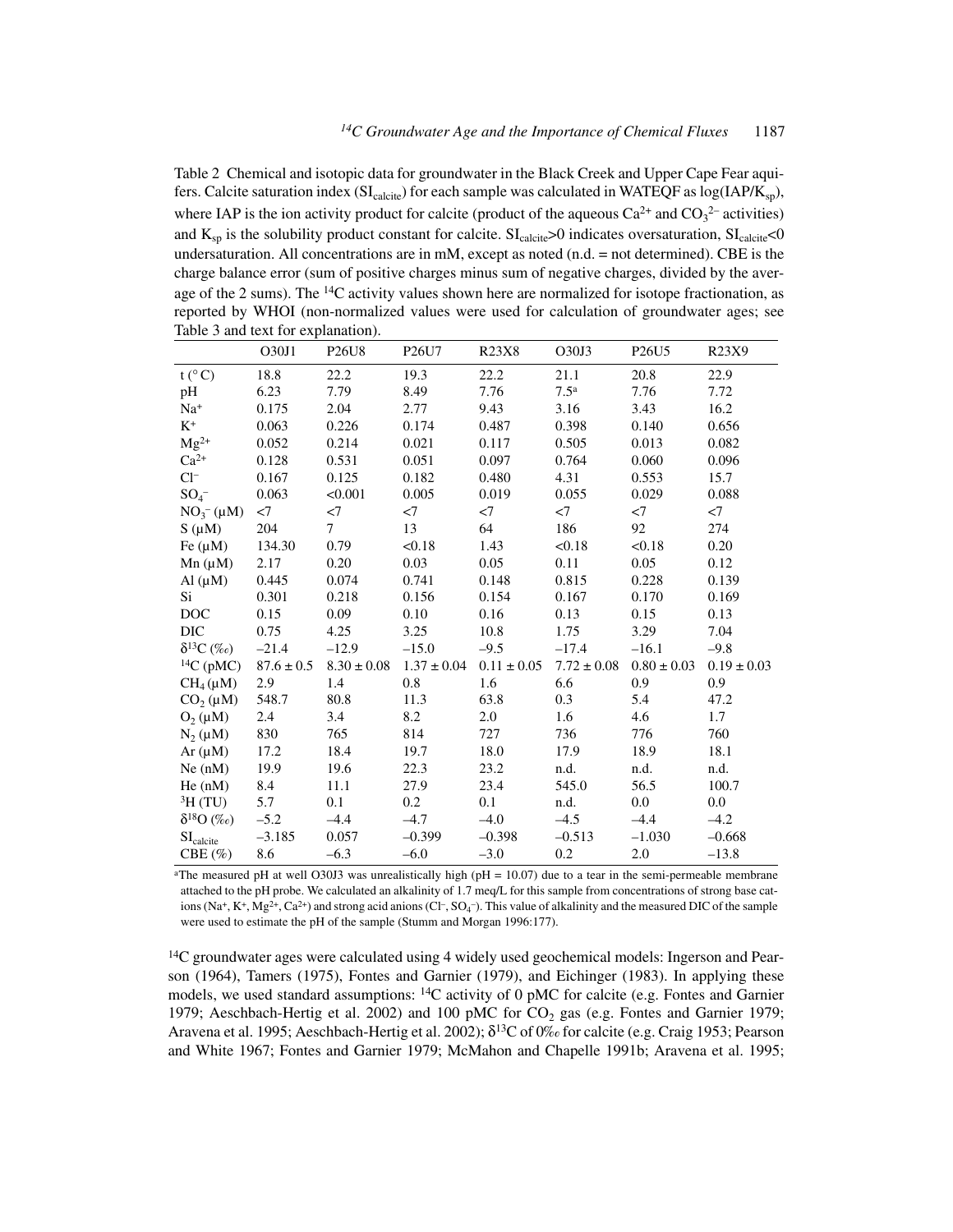

Figure 3 Concentration of Na<sup>+</sup> and DIC versus distance from recharge area. Two sets of values are shown for well R23X9: raw (measured) data, and the raw data corrected for mixing-in of 2.00% seawater (see text). UCF = Upper Caper Fear aquifer; BC = Black Creek aquifer.

Aeschbach-Hertig et al. 2002); and <sup>14</sup>C isotopic enrichment factor between gaseous  $CO_2$  and solid carbonate equal to 0.2 times that of <sup>13</sup>C (Craig 1953; Fontes and Garnier 1979). δ<sup>13</sup>C of soil gas was calculated assuming a completely open system in which  $\delta^{13}C$  of soil gas is defined by the  $\delta^{13}C$  of the initial water and  $CO<sub>2</sub>$  gas-solution equilibrium fractionation (e.g. Plummer and Sprinkle 2001).

Groundwater ages from the 4 models are similar, and as expected all are younger than the "unadjusted ages" presented only for purposes of comparison (Table 3). Unadjusted ages do not account for changes in the  $14C$  activity of groundwater by geochemical processes, such as the reduction caused by calcite dissolution, and are generally greater than ages that account for geochemical processes. Within each aquifer, groundwater age increases toward the coast, consistent with coastward groundwater flow.

For each aquifer, NETPATH modeling was performed to estimate groundwater age accounting for net geochemical mass transfers into and out of groundwater, between the "initial water" (the upgradient groundwater sample, from the Saulston well site) and "final waters" (groundwater samples at the Savannah and Cove City well sites, from the same aquifer as the initial water). In the Black Creek simulations, groundwater from well O30J1 was the initial water and the final waters were from wells P26U8, P26U7, and R23X8; in the Upper Cape Fear simulations, groundwater from well O30J3 was the initial water and the final waters were from wells P26U5 and R23X9. NETPATH simulations were constrained by measured dissolved groundwater concentrations of C, S (as  $SO_4^{-2}$ ), Ca, Na, Fe, Al, K, Mg, and Si (and Cl, for well R23X9 only), and changes in redox state. In our first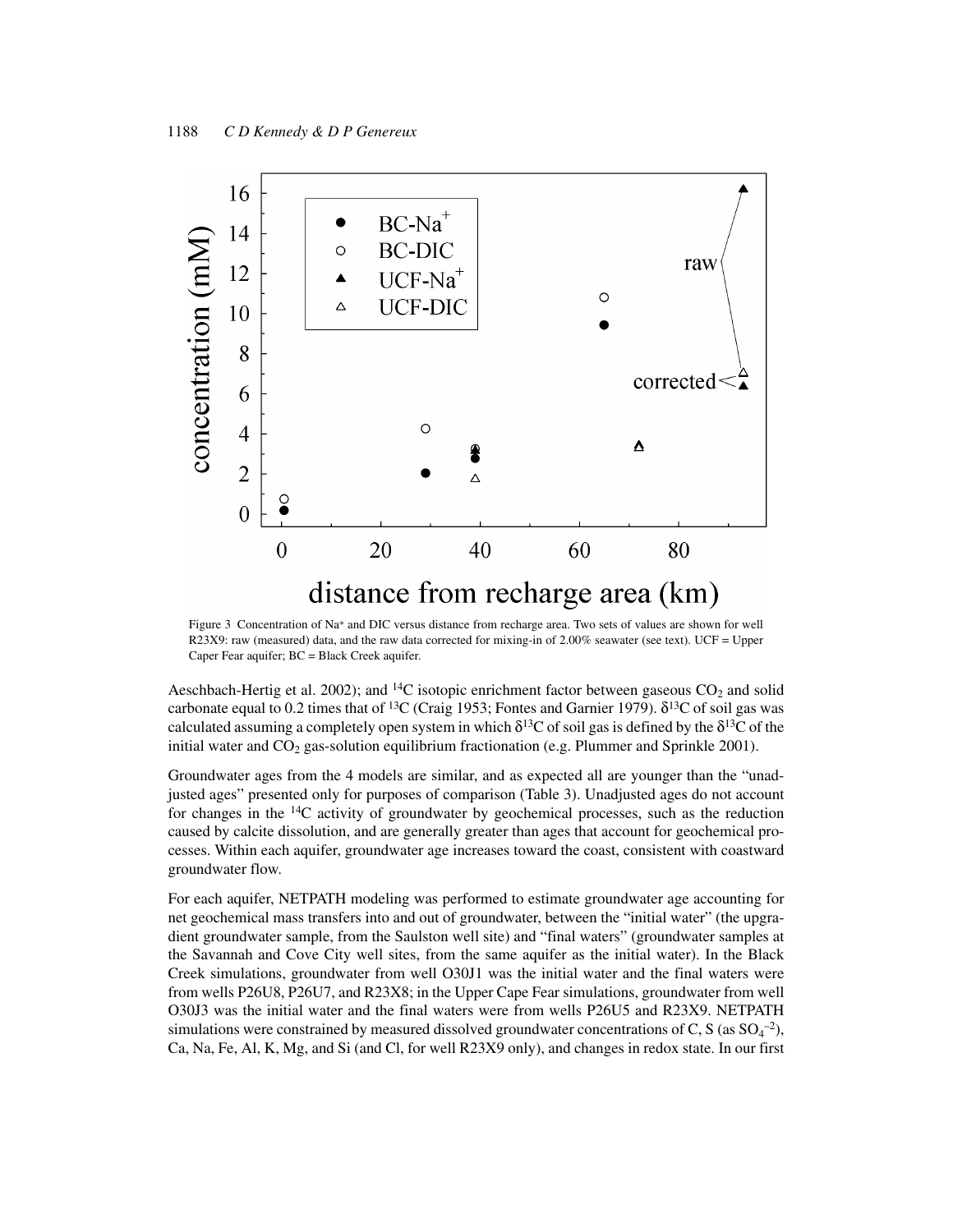|                                |              |                    | Unadjusted |        |                                                                                                                                                                                                                                                                            | Groundwater ages based on different models |                 |                           |               |                  |
|--------------------------------|--------------|--------------------|------------|--------|----------------------------------------------------------------------------------------------------------------------------------------------------------------------------------------------------------------------------------------------------------------------------|--------------------------------------------|-----------------|---------------------------|---------------|------------------|
|                                |              |                    |            | Tamers | Ingerson and                                                                                                                                                                                                                                                               | Eichinger                                  |                 | Fontes and Garnier (1979) |               | NETPATH          |
| Well                           | Aquifer pMC  |                    | Agea       | (1975) | Pearson (1964)                                                                                                                                                                                                                                                             | (1983)                                     | <b>C</b><br>NDC | <b>WDC</b> b              | ಕ್ಕೆ<br>ನ     | WDC <sup>t</sup> |
| O30J1                          | $\mathbf{B}$ | 87.6               | 1100       | $-800$ | 300                                                                                                                                                                                                                                                                        | 200                                        | 800             | 400                       | d.<br>q       | n.d.             |
| P26U8                          | $_{\rm BC}$  | Ĉ.                 | 20,600     | 15,100 | 16,700                                                                                                                                                                                                                                                                     | 16,400                                     | 17,700          | 10,400                    | 5500          | 3200             |
| P26U7                          | BC           | .37                | 35,500     | 29,800 | 31,900                                                                                                                                                                                                                                                                     | 31,600                                     | 32,900          | 19,400                    | 23,100        | 13,600           |
| R23X8                          | $_{\rm BC}$  |                    | 56,400     | 50,900 | 51,400                                                                                                                                                                                                                                                                     | 50,900                                     | 51,900          | 33,400                    | 34,000        | 21,900           |
| 030J3                          | UCF          | .72                | 21,200     | 16,000 | 18,300                                                                                                                                                                                                                                                                     | 18,200                                     | 19,400          | 13,400                    | $\frac{d}{d}$ |                  |
| P <sub>26</sub> U <sub>5</sub> | UCF          | $\dot{\mathbf{S}}$ | 40,000     | 34,500 | 36,800                                                                                                                                                                                                                                                                     | 36,500                                     | 37,800          | 26,500                    | 29,900        | 20,900           |
| R23X9                          | UCF          | 0.19               | 51,900     | 46,400 | 47,100                                                                                                                                                                                                                                                                     | 46,600                                     | 47,700          | 33,500                    | 37,000        | 26,000           |
|                                |              |                    |            |        | Unadjusted age calculated assuming $A_0$ of 100 pMC and a decay constant of 3.83 × 10 <sup>-12</sup> s <sup>-1</sup> (no geochemical corrections, for comparison purposes only)<br>PNDC = no diffusion correction; WDC = with diffusion correction based on Sanford (1997) |                                            |                 |                           |               |                  |

Table 3 Summary of unadjusted and adjusted <sup>14</sup>C groundwater ages (yr BP). BC = Black Creek aquifer; UCF = Upper Cape Fear aquifer; Table 3 Summary of unadjusted and adjusted 14C groundwater ages (yr BP). BC = Black Creek aquifer; UCF = Upper Cape Fear aquifer; n.d. = not determined (sample served as "initial water" in NETPATH simulations).  $\frac{d}{d}$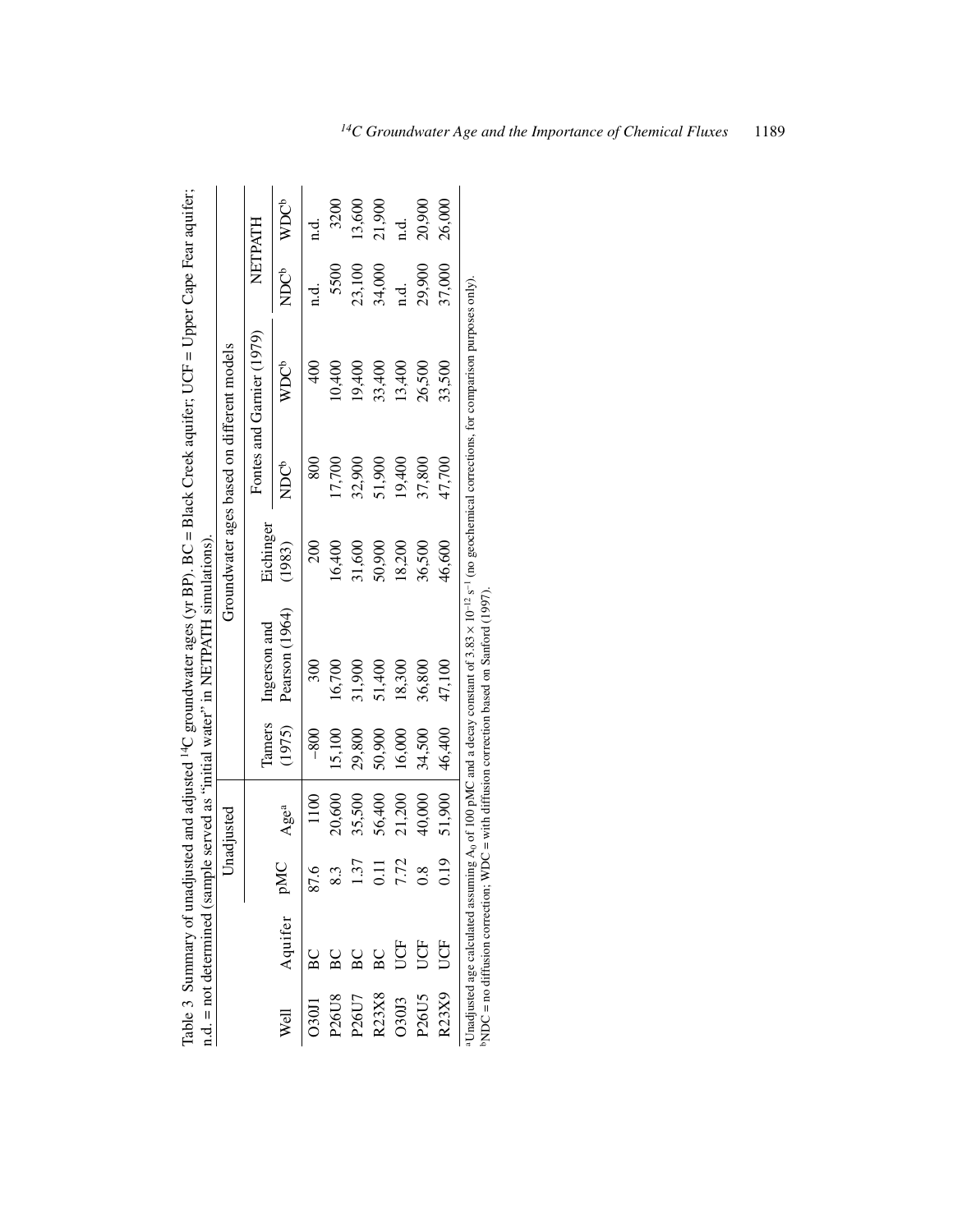simulations, the processes responsible for observed chemical differences between initial and final waters were 1) mass exchanges of calcite, lignite, pyrite, glauconite, illite, kaolinite, quartz, and/or  $CO<sub>2</sub>$  gas; 2)  $Ca<sup>+2</sup>/Na<sup>+</sup>$  and  $Mg<sup>+2</sup>/Na<sup>+</sup>$  exchange between aquifer and groundwater; and 3) mixing with seawater (for well R23X9 only, the deepest well at the site closest to the coast). The solid phases used were included in the NETPATH simulations based on the known mineralogy of the study aquifers (Reid et al. 1986; McMahon et al. 1990; Sohl and Owens 1991; Winner and Coble 1996; Knobel et al. 1998). A redox state of –0.4 was used for DOC and lignite (Plummer et al. 1994). The seawater used for mixing at well R23X9 had the average chemical composition of Nordstrom et al. (1979), and DIC with  $\delta^{13}C$  of  $-2\%$  (e.g. Ingerson and Pearson 1964) and <sup>14</sup>C activity of 2 pMC (e.g. Plummer and Sprinkle 2001).

These initial NETPATH simulations showed net transfers of  $CO<sub>2</sub>$  gas (averaging 3.3 mM) into groundwater, somewhat larger than the net  $CO<sub>2</sub>$  transfers reported by Plummer and Sprinkle (2001) for simulations of the Floridan aquifer. These transfers were required to close the carbon budget in the NETPATH simulations (i.e. carbon concentration in final water = carbon concentration in initial water + carbon mass transfers). The simulated net  $CO<sub>2</sub>$  transfers suggest a source of dissolved inorganic carbon (DIC) to the aquifers was missing from the first simulations. Three possible sources for this DIC were considered, and the first 2 seem much less likely than the third: 1) higher DIC in the actual recharge water than in the initial water used in the NETPATH simulations; 2) "proton exchange" as discussed by Appelo (1994); 3) aquitard-to-aquifer transport of DIC in the study aquifers (McMahon and Chapelle 1991b).

Higher DIC in the paleo-recharge-water to the study aquifers would imply that the partial pressure of  $CO<sub>2</sub> (P<sub>CO2</sub>)$  in the soil of the recharge area was significantly higher during the last glacial period (see groundwater ages in Table 3) than at present, a conclusion at odds with the general association of lower P<sub>CO2</sub> with lower temperature (e.g. Drake 1980; Brook et al. 1983; Kiefer and Amey 1992). Also, the largest simulated  $CO<sub>2</sub>$  mass transfers (5.4 mM for R23X8 and 5.2 mM for R23X9) occurred in the groundwaters farthest downgradient, consistent with a transport mechanism by which carbon is continually added to the groundwater over time rather than all at once as higher DIC in the recharge area. The "proton exchange" described by Appelo (1994) involves calcite dissolution with subsequent cation exchange of dissolved  $Ca^{2+}$  for sorbed Na<sup>+</sup>, Mg<sup>2+</sup>, and H<sup>+</sup> (instead of just  $Na<sup>+</sup>$  and  $Mg<sup>2+</sup>$ , as in our first simulations). The net result for groundwater chemistry is that DIC addition with this process is essentially from a combination of calcite and  $CO<sub>2</sub>$  (not just from calcite). In simulations with proton exchange, more calcite dissolved to eliminate the  $CO<sub>2</sub>$  transfer found in the first simulations, with the result that the simulated  $\delta^{13}C$  values of DIC were too high (on average, 7‰ larger than those measured in the final waters). For these reasons, higher DIC values in initial water and proton exchange in the study aquifers seem unlikely to explain the simulated net  $CO<sub>2</sub>$  transfers in the first NETPATH simulations. For reasons discussed below, aquitard-to-aquifer transport of DIC is a more likely explanation for these  $CO<sub>2</sub>$  transfers.

McMahon and Chapelle (1991b) found that aquitards (confining layers) of the Black Creek aquifer in South Carolina act as sources of DIC to the aquifer, both by direct transport of DIC from aquitard to aquifer and by transport of dissolved organic acids and sulfate, which ultimately react to produce additional DIC in the aquifer. It is plausible that these same processes occur in the Black Creek aquifer in North Carolina (and possibly the Upper Cape Fear aquifer). McMahon and Chapelle (1991b) modeled this aquitard-to-aquifer transport by including 2 "phases" to represent Black Creek aquitard groundwater in NETPATH simulations of the Black Creek aquifer groundwater; mass transfers of the aquitard groundwater "phases" into the aquifer groundwater were calculated as part of their simulations, along with the mass transfers of actual mineral phases in the aquifer. This approach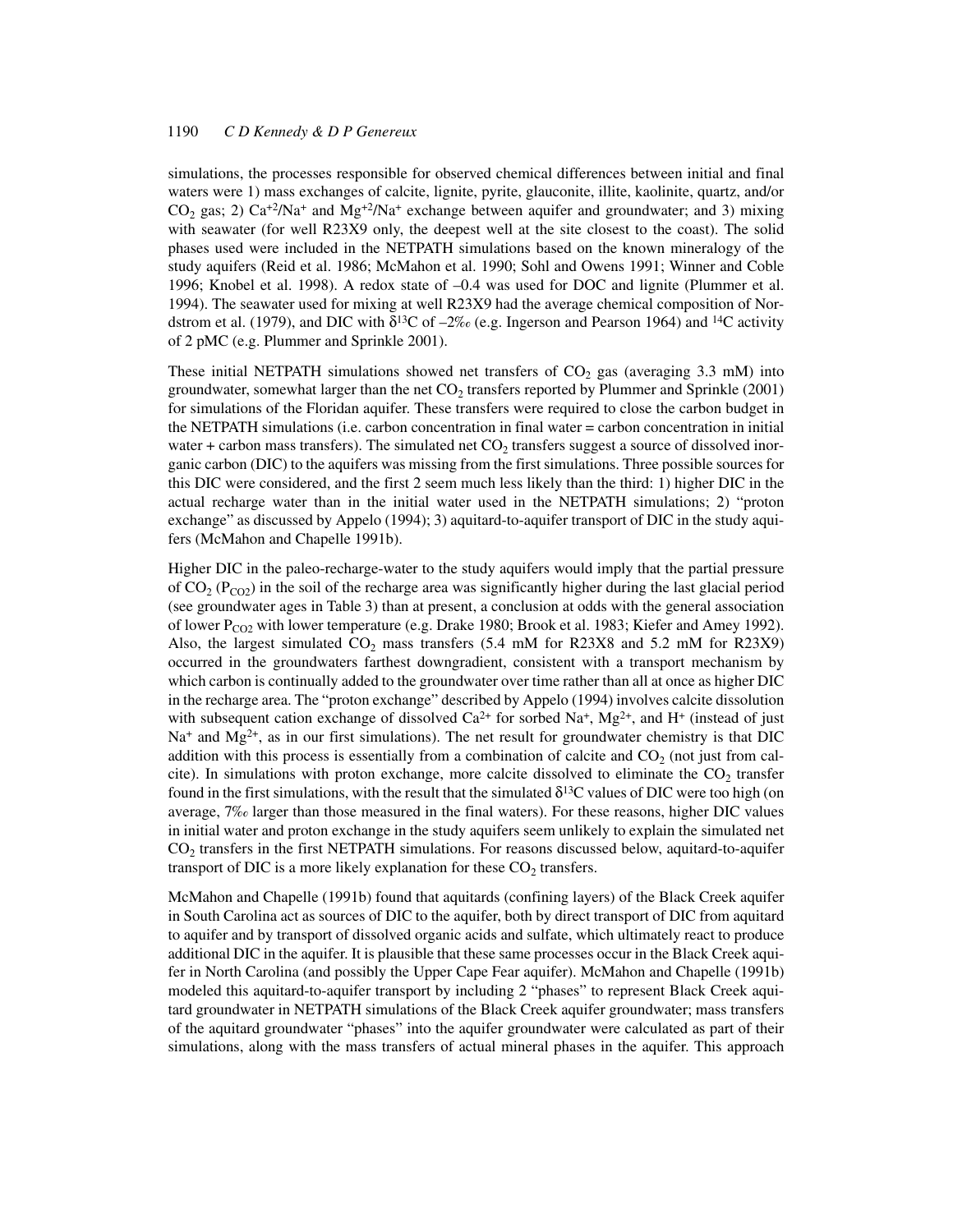Table 4 NETPATH-calculated mass transfers between initial and final waters (in units of mM), as well as computed and observed  $\delta^{13}C(\delta^{13}C_{\text{com}}$  and  $\delta^{13}C_{\text{obs}}$ , respectively) and <sup>14</sup>C age of groundwater. Positive mass transfer values represent solute additions to the aquifer groundwater (e.g. dissolution), negative values are losses (e.g. precipitation). Aquitard-to-aquifer transport of solutes is represented by mass transfers of the 2 "Aquitard GW" phases (based on McMahon and Chapelle [1991b], as discussed in the text). "Seawater" represents the percentage of seawater present in the final water. Large precipitation of calcite suggests the simulations (and ages shown here) for P26U5 and R23X9 may not be realistic; ages based on simulations without aquitard-to-aquifer transport are given in Table 3 for these 2 wells (see discussion in text).

| Phase                        | <b>P26U8</b> | P <sub>26</sub> U7 | <b>R23X8</b> | P <sub>26</sub> U <sub>5</sub> | R <sub>23</sub> X <sub>9</sub> |
|------------------------------|--------------|--------------------|--------------|--------------------------------|--------------------------------|
| Calcite                      | $-0.12$      | 0.11               | 0.34         | $-2.76$                        | $-5.13$                        |
| $CaX/Na_2X^a$                | $-0.34$      | 0.30               | 0.88         | $-1.83$                        | $-3.76$                        |
| $MgX/Na_2X^b$                | $-0.16$      | 0.05               | $-0.14$      | 0.24                           | 1.14                           |
| Illitec                      | $-0.21$      | $-0.06$            | $-0.93$      | $-1.27$                        | $-2.16$                        |
| Glauconite <sup>d</sup>      | 0.01         | $-0.01$            | 0.13         | 0.09                           | 0.32                           |
| SiO <sub>2</sub>             | 0.04         | $-0.02$            | 0.01         | 0.74                           | 0.25                           |
| Pyrite <sup>e</sup>          | $-0.16$      | $-0.11$            | $-0.39$      | $-0.18$                        | $-0.64$                        |
| Aquitard GW1f                | 0.69         | 0.49               | 1.70         | 0.71                           | 2.53                           |
| Aquitard GW2 <sup>g</sup>    | 1.09         | 0.70               | 3.04         | 1.37                           | 2.99                           |
| Kaoliniteh                   | 0.22         | 0.10               | 0.77         | 1.32                           | 1.75                           |
| Seawater $(\% )$             | 0.00         | 0.00               | 0.00         | 0.00                           | 2.00                           |
| ${}^{13}C_{\rm com}$ (%o)    | $-13.2$      | $-13.6$            | $-11.6$      | $-13.1$                        | $-12.1$                        |
| ${}^{13}C_{\text{obs}}$ (%o) | $-13.2$      | $-15.3$            | $-9.7$       | $-16.5$                        | $-10.1$                        |
| Age (yr BP)                  | 5500         | 23,100             | 34,000       | 24,100                         | 27,700                         |

aCa-for-Na cation exchange.

bMg-for-Na cation exchange.

 ${}^{c}K_{0.6}Mg_{0.25}Al_{2.5}Si_{3.5}O_{10}(OH)_{2}$  (Henderson 1985).

 ${}^{d}K_{2}Fe_{2}Al_{6}(Si_{4}O_{10})_{3}(OH)_{12}$  (Chapelle and Knobel 1983; McMahon and Chapelle 1991b).

 $eFeS<sub>2</sub>$ .

 ${}^f$ HCO<sub>1.5</sub>Na, dissolved organic acids from aquitard porewater (McMahon and Chapelle 1991b).

 $Na_{2.0}K_{0.238}Ca_{0.167}Mg_{0.050}C_{2.637}(SO_4)_{0.241}$  (Na content modified from McMahon and Chapelle 1991b).

 $h$ Al<sub>2</sub>Si<sub>2</sub>O<sub>5</sub>(OH)<sub>4</sub>.

focuses on geochemical mass balance in the aquifer and does not discriminate between advection and diffusion as possible aquitard-to-aquifer transport mechanisms (making it a good approach for a case in which the relative contributions of advection and diffusion are not known and the focus is on the net effects on aquifer groundwater).

We ran a second group of NETPATH simulations for our groundwater samples using the approach of McMahon and Chapelle (1991b), outlined above, to represent aquitard-to-aquifer chemical transport (Table 4). The goal was to see if our data from North Carolina were consistent with the aquitardto-aquifer transport previously described for the Black Creek aquifer in South Carolina. We made 2 small changes in the aquitard groundwater phases from McMahon and Chapelle (1991b): 1) we lowered the stoichiometric coefficient of Na in "Aquitard Groundwater2" (Table 4) by 18% to avoid calcite precipitation in the simulations for wells other than P26U8, in accord with the negative calcite saturation indices measured at these wells; and 2) we lowered the  $\delta^{13}$ C of the carbon in the aquitard groundwater phases from  $-12$  to  $-11\%$  to make a slightly better fit between simulated and observed  $\delta^{13}C$  (the value from McMahon and Chapelle was approximate, based on their estimate that the dissolved carbon in the aquitard groundwater was derived from roughly equal contributions from calcite and biogenic  $CO<sub>2</sub>$ ). We view these as small reasonable adjustments, limited by data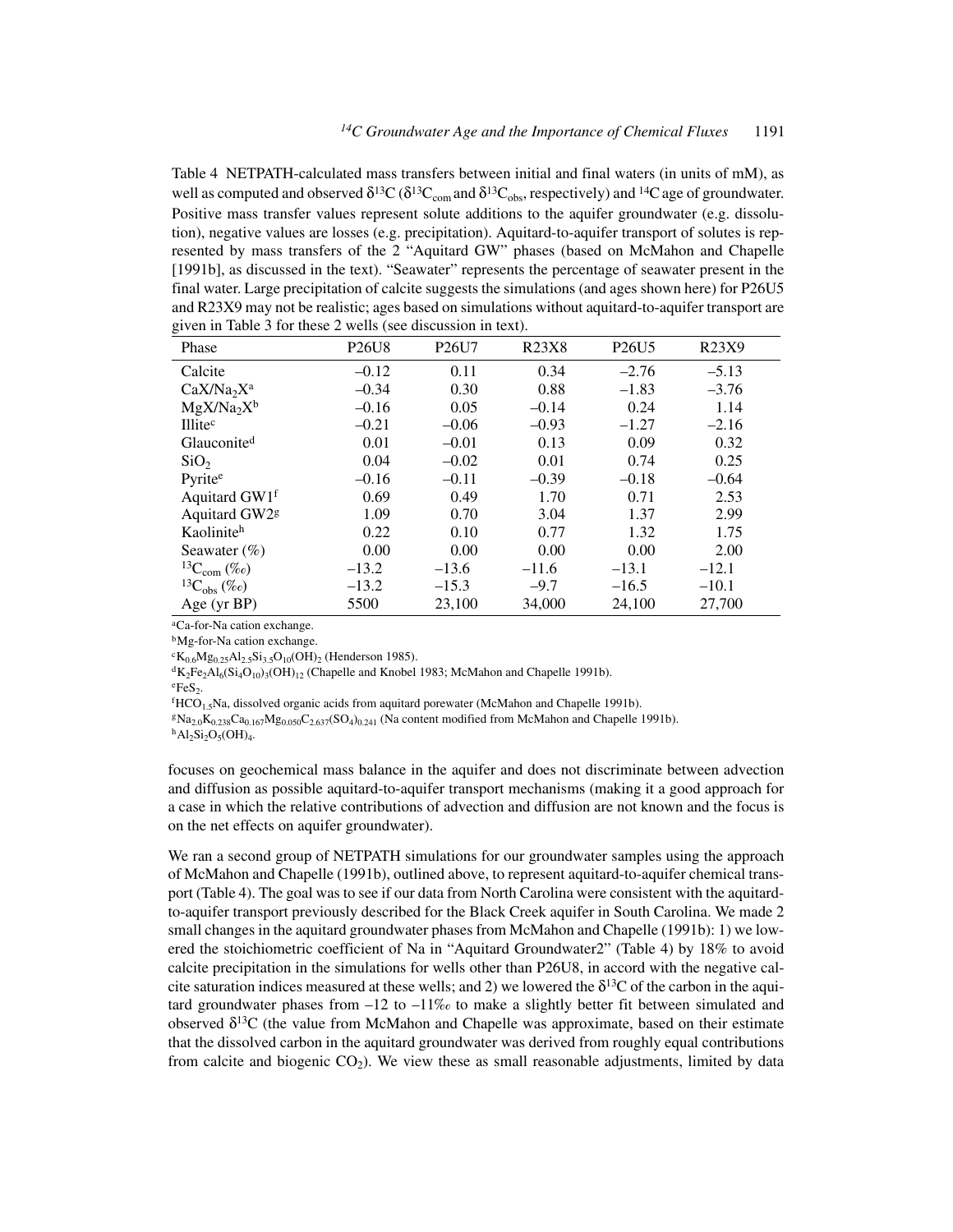(calcite saturation indices and  $\delta^{13}$ C in the aquifer groundwater), to the model aquitard groundwater chemistry. McMahon and Chapelle (1991b) also lowered the stoichiometric coefficient of Na in the "porewater 2" they used in their simulations (relative to its measured value) to achieve simulated calcite mass transfers that were consistent with their observed saturation indices, i.e. dissolution rather than precipitation (PB McMahon, personal communication, July 2006; McMahon and Chapelle 1991b, their Tables 1 and 4).

For the Black Creek aquifer, the NETPATH simulations including aquitard-to-aquifer solute transport gave nearly identical groundwater ages to the simulations without this process, largely because the 14C activity of the carbon added to the aquifer in each type of simulation was taken as zero. In the absence of specific data on the  ${}^{14}C$  activity of aquitard groundwater, the limiting assumption of zero concentration is reasonable based on the much greater age expected for aquitard (as compared to aquifer) groundwater (e.g. Sanford 1997; Bethke and Johnson 2002). With few exceptions (e.g. Wassenaar and Hendry 2000; Hendry and Wassenaar 2005), data are lacking on 14C in aquitard groundwater, in this case and in general, in part because well screens are generally purposefully set in aquifers and not in aquitards due to the low yields of aquitards (Wassenaar and Hendry 1999). When deep monitoring wells are installed at significant expense, the focus is generally on measuring and monitoring conditions in the aquifer (especially when the aquifer is an important water supply, as in our case), not in the adjacent low-permeability aquitards. Based on the results of this study and previous work (e.g. McMahon 2001 and references therein), we believe collection of geochemical and isotopic data for groundwater in aquitards should generally be a higher priority as part of  $^{14}C$ dating and other studies in deep confined aquifers; aquitard data may be important to the interpretation of aquifer geochemistry, groundwater age, and flow rate.

For the Upper Cape Fear aquifer, the ages estimated with aquitard-to-aquifer chemical transport were 20–25% lower than those without. The Upper Cape Fear simulations also had significant calcite precipitation, which seems unrealistic given the negative calcite saturation indices observed in the Upper Cape Fear (Table 2). As a result, comparing between simulations with aquitard-to-aquifer transport, the age estimated for Upper Cape Fear groundwater at the Cove City site (well R23X9) was about 6000 yr less than that estimated for the shallower Black Creek groundwater at the same site (well R23X8); it seems unlikely this could be correct. These unrealistic outcomes for the Upper Cape Fear may be related to the use of aquitard groundwater chemistry from the Black Creek aquitard in the simulations for the Upper Cape Fear; no chemical data are available for groundwater in the Upper Cape Fear aquitard. Given that ages estimated with and without aquitard-to-aquifer transport agree for the Black Creek aquifer (the aquifer for which this transport is better understood and better modeled; McMahon and Chappelle 1991b), and that the Upper Cape Fear simulations with this transport included led to the unrealistic results described above, the best estimates of age for the Upper Cape Fear groundwaters are probably those from the simulations without aquitard-to-aquifer transport (Table 3). Precise uncertainty is difficult to estimate, but we consider the ages estimated for the Upper Cape Fear more uncertain than those for the Black Creek.

To summarize, the carbon concentration and isotope data from the Black Creek aquifer (and possibly the Upper Cape Fear aquifer) in North Carolina seem consistent with the aquitard-to-aquifer carbon transport observed in the Black Creek aquifer in South Carolina (Chapelle and McMahon 1991; McMahon and Chapelle 1991b):

- 1. Initial NETPATH simulations without this transport showed positive net  $CO<sub>2</sub>$  mass transfers into aquifer groundwater, indicating the simulations were missing a source of DIC.
- 2. The largest  $CO<sub>2</sub>$  mass transfers calculated in the NETPATH simulations without aquitard-toaquifer transport occurred in the groundwaters farthest downgradient, consistent with a trans-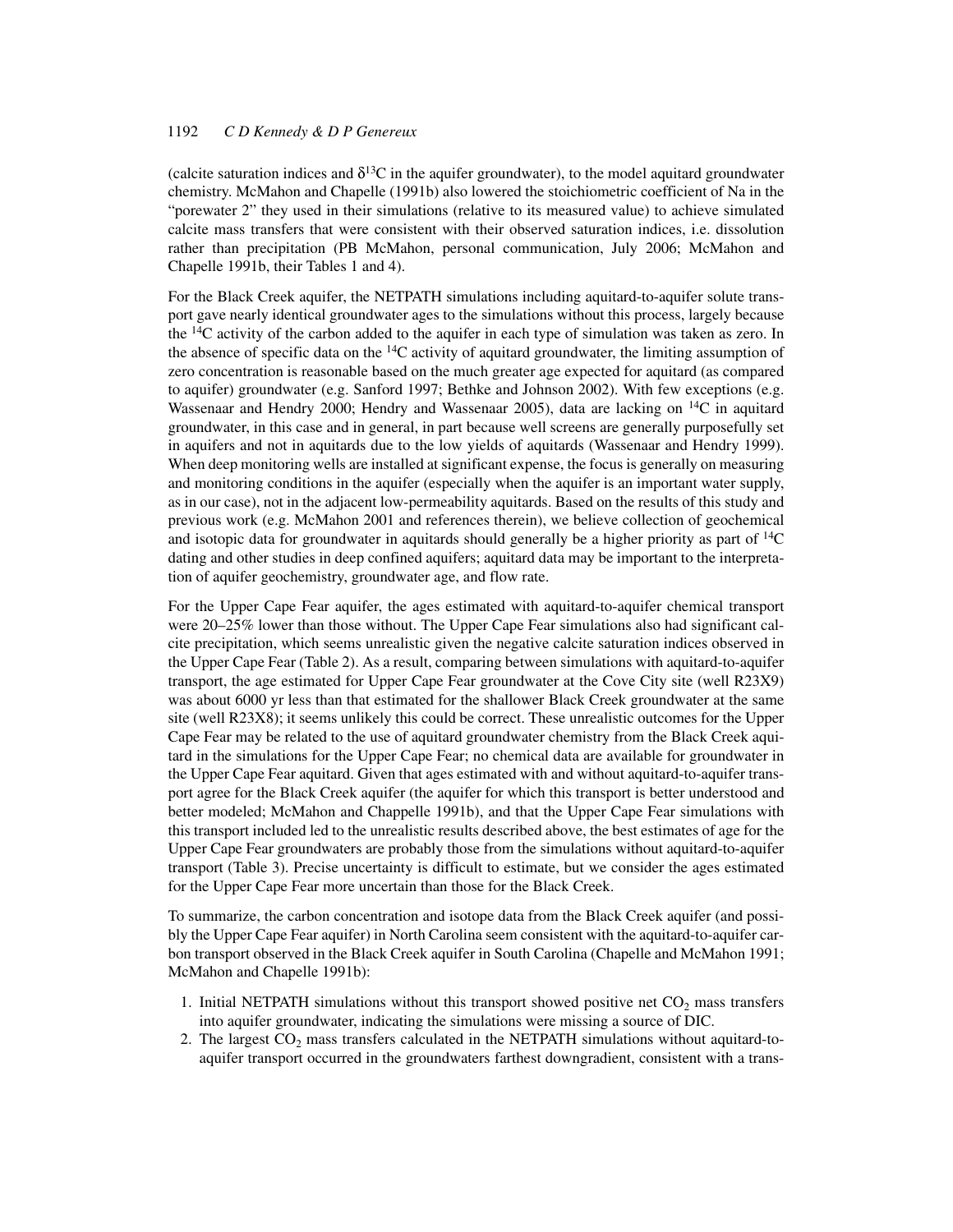port mechanism by which carbon is added to the aquifers over time (as with the McMahon and Chapelle [1991b] aquitard-to-aquifer mechanism) rather than all at once (e.g. higher DIC in the initial water in the recharge area).

- 3. NETPATH simulations with aquitard-to-aquifer transport (Table 4) give plausible results (e.g. calcite mass transfers consistent with observed calcite saturation indices, mass transfers of similar magnitude to those reported by McMahon and Chapelle [1991b], and no physically impossible results such as negative mass transfers of the aquitard groundwater phases, which would imply loss of aquitard groundwater from aquifer groundwater), with the exception of calcite saturation indices for the Upper Cape Fear, the aquifer for which no aquitard groundwater geochemical data are available.
- 4. The resulting estimates of groundwater age, after further correction for diffusive loss of 14C to aquitards (see below), give a reasonable estimate of long-term average groundwater velocity in the Black Creek aquifer (discussed below) and cause the groundwater samples with the lowest recharge temperatures to fall nearest in age to the time of the last glacial maximum (see below).

Together, this gives reasonable confidence that aquitard-to-aquifer chemical transport does affect the carbon geochemistry in at least the Black Creek aquifer (perhaps the Upper Cape Fear as well) in both North and South Carolina, and that the age interpretations from our NETPATH simulations are reasonable but could probably be improved with additional geochemical data from the adjacent aquitards. The NETPATH simulations with aquitard-to-aquifer transport give younger ages than any of the traditional geochemical correction models for  ${}^{14}C$  groundwater dating (Table 3), suggesting that these models overestimate age (and therefore underestimate groundwater velocity) when applied to aquifers that experience geochemical exchange with adjacent aquitards.

Diffusive loss of <sup>14</sup>C from active aquifer flow zones into "stagnant zones" or aquitards with very low <sup>14</sup>C may cause significant overestimation of groundwater age in some aquifers (e.g. Neretnieks 1981; Sudicky and Frind 1981; Maloszewski and Zuber 1991; Sanford 1997; Wassenaar and Hendry 2000; Bethke and Johnson 2002; McMahon et al. 2004). In these cases, correction for diffusive loss of 14C leads to younger and more realistic groundwater ages. We used the model of Sanford (1997) to make this correction (Table 3). DePaolo (2006) used a modified form of the Sanford (1997) model in his analysis of fluid-rock isotopic exchange in fractured rock systems. McMahon et al. (2004) found that corrections based on Sanford (1997) lowered their estimated 14C groundwater ages by 20%. The Sanford (1997) model assumes a steady-state diffusive loss of  ${}^{14}C$  from aquifers into adjacent aquitards, which is justified if groundwater age is much greater than the diffusion relaxation time *L*2/*D* (Carslaw and Jaeger 1959:24; Bethke and Johnson 2002), where *L* is half the aquitard thickness and *D* is the effective diffusion coefficient. Relaxation times (Table 5) estimated using  $D =$  $10^{-10}$  m<sup>2</sup>/s, a value within the range characteristic of clayey deposits (Freeze and Cherry 1979:393), and aquitard thicknesses measured from cross-section F-F' of Winner and Coble (1996), were much less than groundwater ages (Table 3), satisfying the condition on which the Sanford (1997) model is based. The Sanford (1997) model was applied to the Fontes and Garnier (1979) and NETPATH ages (Table 3), to generate a diffusion-corrected version of each age. We used a porosity value of 0.25 for the aquifers (Chapelle and Lovley 1990).

A bicarbonate concentration gradient may drive a net DIC flux into an aquifer from adjacent aquitards (as apparently occurs in the Black Creek and Upper Cape Fear), but this net DIC flux does not preclude diffusion of relatively higher-<sup>14</sup>C bicarbonate into the aquitard from the aquifer (given the underlying random nature of the diffusion process at the molecular scale, there must be some diffusion of higher-<sup>14</sup>C bicarbonate from an aquifer into adjacent aquitards containing lower-<sup>14</sup>C bicarbonate). The aquitard groundwater phases in the NETPATH simulations (Table 4) account for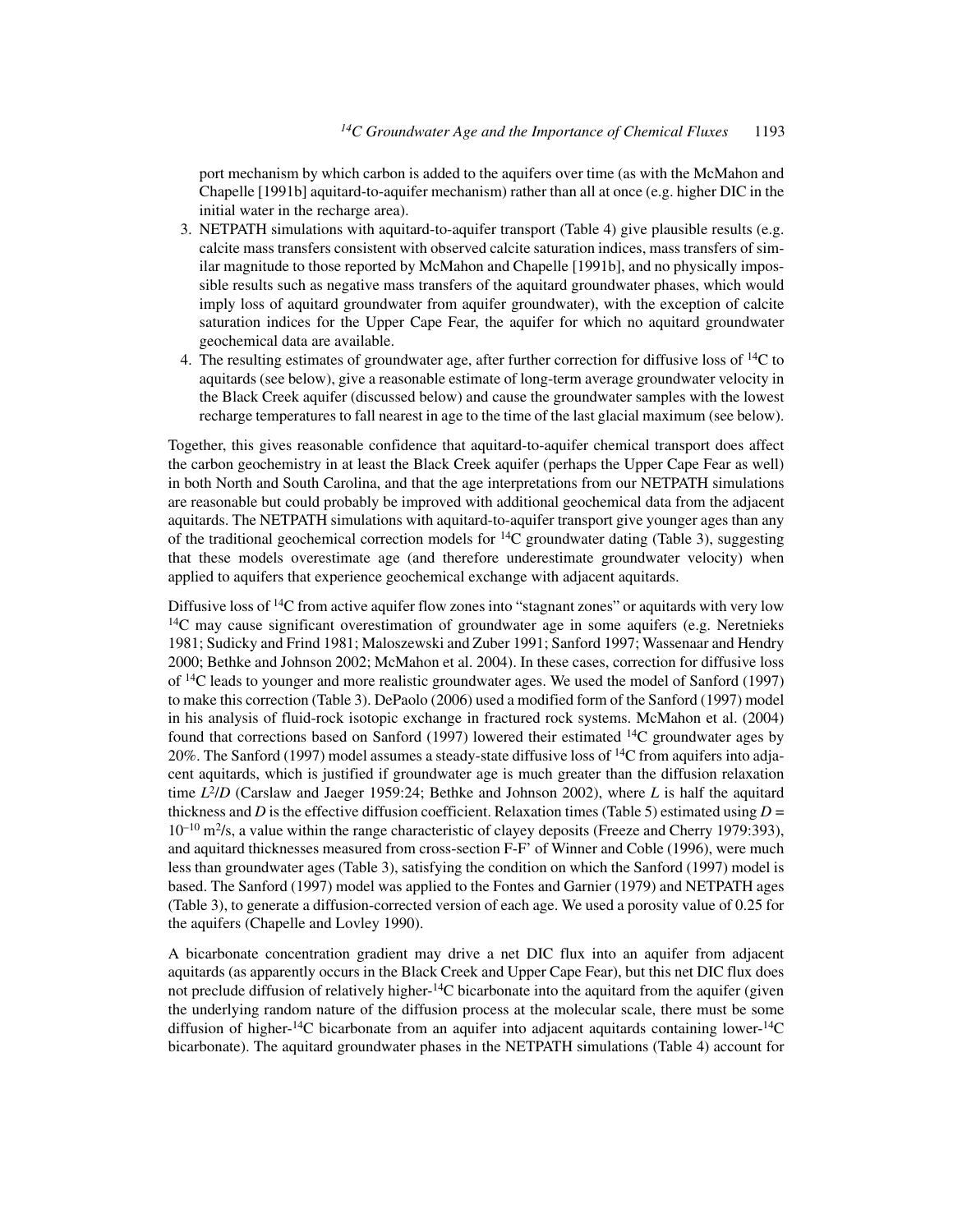|                                |         | Average thickness (m) |                      |
|--------------------------------|---------|-----------------------|----------------------|
| Well                           | Aquifer | Aquitard              | Relaxation time (yr) |
| O <sub>30J1</sub>              | 19.6    | 4.6                   | 1680                 |
| <b>P26U8</b>                   | 43.2    | 9.7                   | 7460                 |
| P <sub>26</sub> U7             | 41.4    | 9.0                   | 6420                 |
| R <sub>2</sub> 3X <sub>8</sub> | 59.8    | 11.6                  | 10,700               |
| O <sub>30J3</sub>              | 22.1    | 2.5                   | 500                  |
| P <sub>26</sub> U <sub>5</sub> | 28.9    | 3.2                   | 810                  |
| R23X9                          | 36.0    | 4.0                   | 1330                 |

Table 5 Average aquifer and aquitard thicknesses between each well and its estimated recharge area, and corresponding relaxation times (see text).

the net flux of DIC into the study aquifers from the adjacent aquitards; the correction of Sanford (1997) accounts for the diffusive loss of  ${}^{14}C$  in the opposite direction (from aquifers to the adjacent aquitards).

The mean difference between unadjusted age and NETPATH age (i.e. the mean magnitude of the geochemical correction to age) is 15,000 yr (*n* = 5), while the mean difference between NETPATH ages with and without diffusion correction (i.e. the mean magnitude of the diffusion correction to age) is 8800 yr (Table 3). The diffusion correction is smaller but still large, suggesting that diffusive loss of  $^{14}C$  to aquitards may be a significant aquifer-to-aquitard transport mechanism affecting  $^{14}C$ activity in the Black Creek and Upper Cape Fear aquifers and further arguing for greater emphasis on collection of aquitard groundwater data in attempts to interpret geochemical results from, and groundwater flow in, these and other confined aquifers.

We estimated long-term average linear groundwater velocity (*v*) in the Black Creek aquifer by plotting distance from recharge area versus 14C groundwater ages from the last column of Table 3. The slope of the best-fit line gave  $v = 2.5$  m/yr ( $r^2 = 0.88$ ). Chapelle and Lovley (1990) calculated average linear groundwater velocities to 5 wells in the Black Creek aquifer in South Carolina that ranged from 1.5 to 2.7 m/yr with a mean of 2.1 m/yr and a coefficient of variation of 25%. Using the approach described above for the Black Creek, we estimated an average linear velocity of 4.3 m/yr for the Upper Cape Fear aquifer. There are no literature values against which to compare this value, and we view it as less certain than that from the Black Creek aquifer (because the groundwater ages are likely more uncertain in the Upper Cape Fear due to greater uncertainty in aquifer:aquitard exchange for this aquifer).

#### **He CONCENTRATIONS**

The dissolved helium (He) budget of the groundwater in an aquifer can be expressed:

$$
He_{tot} = He_{sol} + He_{ea} + He_{terr}
$$
 (1)

where  $He<sub>tot</sub>$  is the total (measured) dissolved He concentration in the groundwater;  $He<sub>sol</sub>$  is the concentration of He from pressure-temperature-dependent equilibrium partitioning of He between the atmosphere and recharge water; *Heea* is the concentration of He from "excess air" (e.g. air bubbles trapped in groundwater and later dissolved; Heaton and Vogel 1981; Stute and Schlosser 2000); *Heterr* represents the "terrigenic" He acquired in the groundwater system (as distinct from He acquired prior to recharge), through radiogenic production of 4He and diffusion of He into the aquifer (usually from below) (Heaton 1981; Torgersen and Ivey 1985). Equation 1 is based on a similar equation in Castro et al. (2000).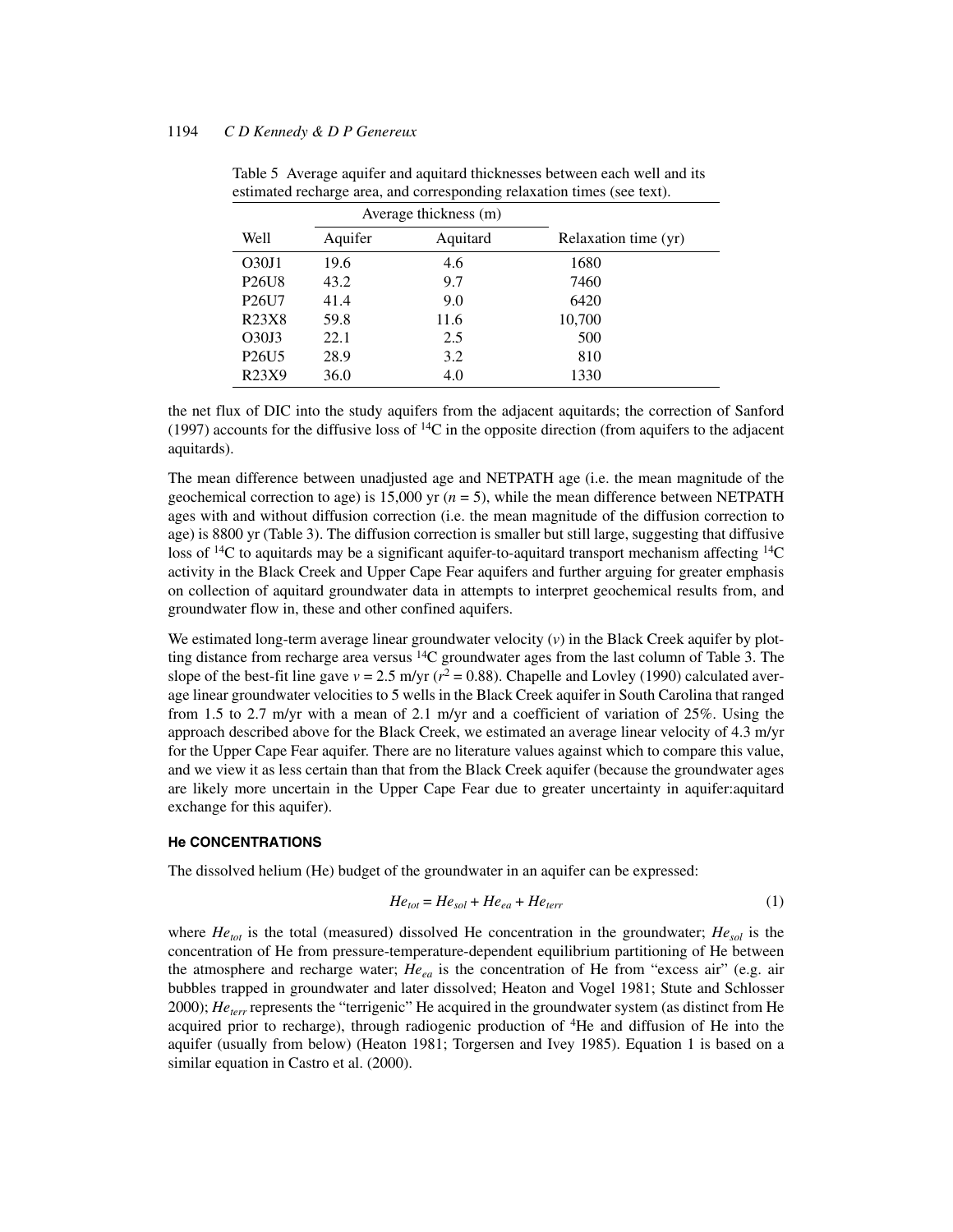The rate of growth of  $He<sub>terr</sub>$  over time can in principle be an indicator of relative or even absolute groundwater age (e.g. Castro et al. 2000), and in principle  $He_{ter}$  can be used to date groundwater too old to be dated with  $14C$  (Mazor and Bosch 1992). We set out to evaluate the relationship between groundwater He<sub>terr</sub> concentration and groundwater age (estimated from  $^{14}$ C), to determine whether He<sub>terr</sub> offers a signal that is potentially relevant to groundwater age dating in the Black Creek and Upper Cape Fear aquifers. As with the carbon data, the He data also provide a compelling example of significant vertical chemical transport in the study aquifers.

 $He<sub>sol</sub>$  was estimated from He solubility data (Weiss 1971) using calculated salinity values (1.05% for well R23X9 and less than or equal to 0.39‰ for the other wells) and estimates of recharge temperature (Figure 4) determined from groundwater concentrations of  $N_2$  and Ar using solubility data from Weiss (1970) at sea-level pressure (1 atm). While exact recharge elevations are unknown, ground surface elevation over the western, unconfined area of the study aquifers is at most 183 m, corresponding to a mean atmospheric pressure of about 0.98 atm (Stute and Schlosser 2000:353); recharge elevation was at least 14 m (land surface elevation at the lowest and easternmost site, Cove City). This uncertainty in recharge elevation (i.e. in recharge pressure) translates to about 1 °C uncertainty in recharge temperature.



Figure 4  $N_2$  and Ar concentrations from groundwater samples in the Black Creek and Upper Cape Fear aquifers. The solid line shows concentrations expected for water in equilibrium with the atmosphere (WEA). The dashed lines show the effect of adding 0.01 cm<sup>3</sup> of excess air to WEA at 9, 13, and 22 °C. The majority of recharge temperatures are between 7.8 and 12.1 °C and seem reasonable. Well O30J1 falls almost directly on the 22 °C line; this seems unrealistically high for recharge temperature, and may be due to excess  $N_2$  from denitrification.

This approach assumes that the atmosphere is the only significant source of dissolved  $N_2$  and Ar in the groundwater. With regard to Ar, using the approach of Pearson et al. (1991) with the oldest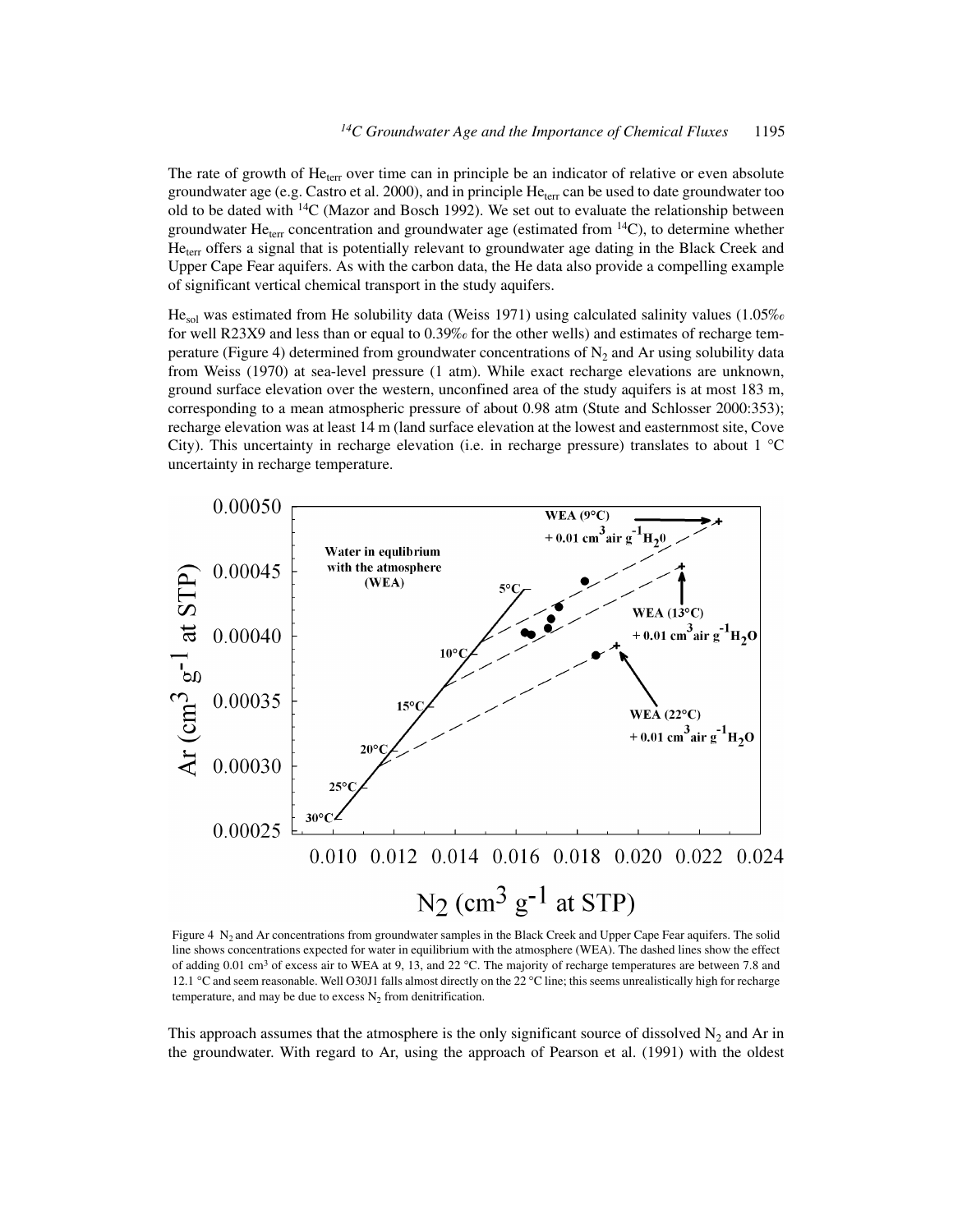groundwater age estimated in this study and the maximum potassium content given by Raymond (1995:375) for an arkosic sandstone suggests that radioactive decay of  $40K$  could produce less than 0.001% of the dissolved Ar measured in our groundwater samples. Thus, radiogenic Ar does not pose a problem for estimation of groundwater recharge temperature with groundwater  $N_2$  and Ar data.

Also, with respect to  $N_2$ , the old groundwater samples obviously predate the local agricultural contamination that might lead to significant dissolved nitrogen (and therefore, under some conditions, dissolved  $N_2$ ) concentrations from a source other than atmospheric  $N_2$ . Denitrification of natural background levels of  $NO_3^-$  in this area (0.2 mg/L nitrate-nitrogen; Madison and Brunett 1984) would produce a quantity of dissolved  $N_2$  (0.2 cm<sup>3</sup> N<sub>2</sub> at STP per kg of H<sub>2</sub>O) sufficient to elevate the N<sub>2</sub>-Ar estimate of recharge temperature by 0.4 °C; this is less than the  $\pm$ 0.5 °C accuracy of the method (Plummer et al. 2003), suggesting the denitrification of naturally occurring  $NO_3^-$  would not introduce significant uncertainty into estimates of recharge temperature based on  $N_2$  and Ar data. One possible exception to this is the youngest sample, from well O30J1, which may have some excess  $N_2$  from non-atmospheric sources. This relatively shallow well is located on a farm, and the  $N_2$ -Ar method gave an unrealistically high recharge temperature of 21.9 °C. Therefore, the 1903 to 2002 average of mean annual air temperature at nearby Goldsboro, North Carolina,  $16.4 \pm 1.3$  °C (North Carolina State Climate Office, Raleigh, North Carolina, USA: http://www.nc-climate.ncsu.edu/), was used as the recharge temperature for purposes of estimating  $He_{sol}$  for groundwater from well O30J1.

"Excess air" is derived from air bubbles that are trapped in water during recharge and then are dissolved as a result of increased groundwater pressure (Heaton and Vogel 1981; Stute and Schlosser 2000). Because Ar has no significant subsurface source in these aquifers (see above),  $He_{eq}$  was determined from the difference between the measured Ar concentration and the Ar concentration expected from equilibrium between recharge water and the atmosphere (e.g. Pearson et al. 1991):

$$
He_{ea} = (Ar_{tot} - Ar_{sol})R_{He/Ar}
$$
 (2)

where  $Ar_{tot}$  is the measured Ar concentration in the groundwater sample;  $Ar_{sol}$  is the Ar concentration expected from equilibrium between recharge water and the atmosphere (at the recharge temperature estimated in Figure 4); and  $R_{He/Ar}$  is the molar He/Ar ratio (0.000561) in the atmosphere (Kazemi et al. 2006:302).

Groundwater age, stratigraphic proximity to crystalline basement rock, and vertical transport of He appear to be important factors influencing  $He<sub>terr</sub> concentration$  (Table 6; Figure 5). There are 4 critical observations in this regard:

- 1. At each well site (Saulston, Savannah, and Cove City), He<sub>tot</sub> and He<sub>terr</sub> are higher in the Upper Cape Fear aquifer than in the overlying Black Creek aquifer.
- 2. Results from well P26U8 and deeper well P26U7 show a significant increase in He<sub>tot</sub> and He<sub>terr</sub> with depth in the Black Creek aquifer at the Savannah well site.
- 3. Well O30J3 in the Upper Cape Fear aquifer is the only well that directly overlies crystalline basement rocks, and groundwater at this well has by far the highest He<sub>tot</sub> and He<sub>terr</sub>.
- 4. He<sub>terr</sub> is much lower at the next well downgradient from O30J3 (well P26U5) in the Upper Cape Fear.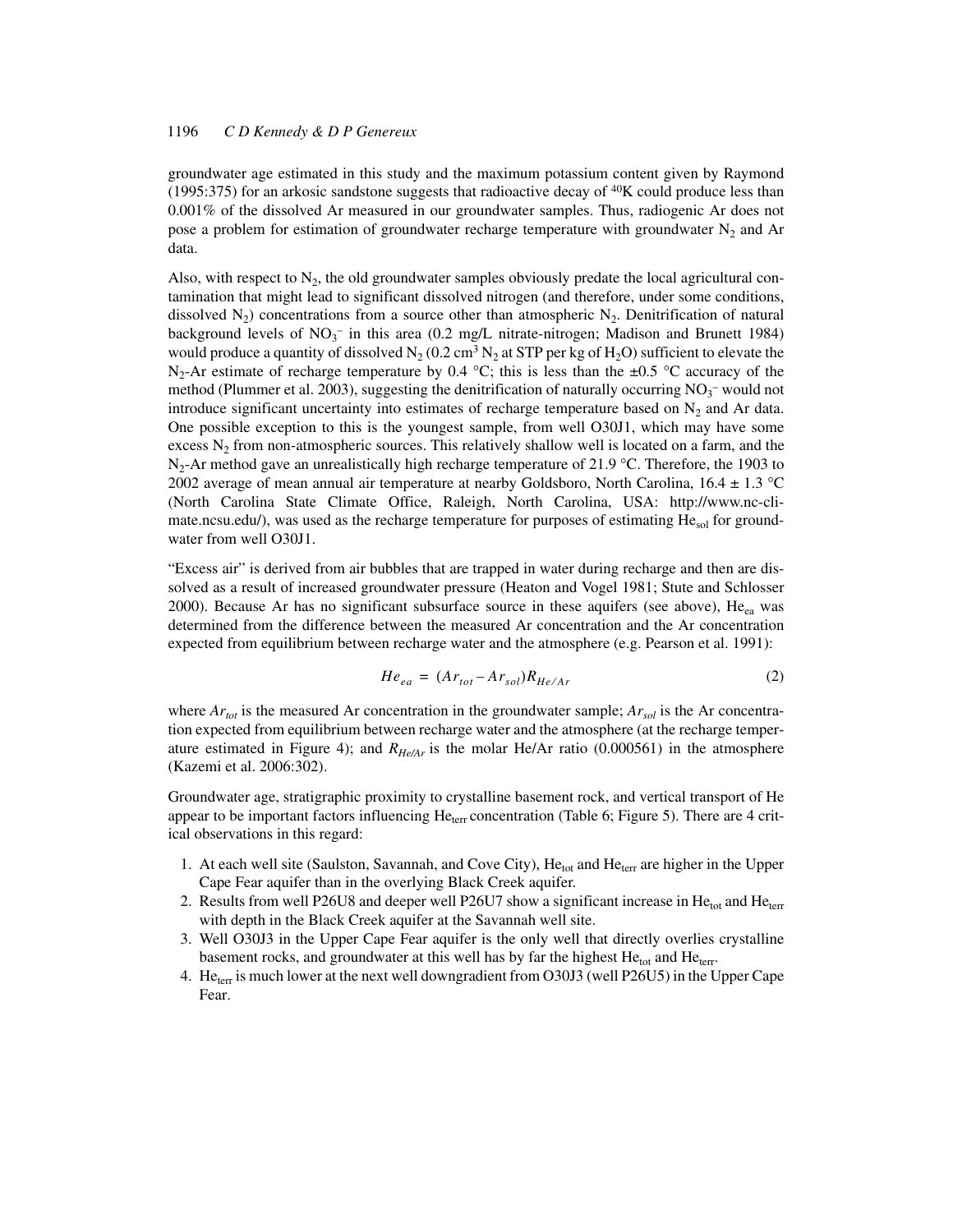|                                |                | $Ar_{meas}$ | $Ar_{\rm sol}$                                      | $He_{tot}$ | He <sub>sol</sub>                                   | $He_{ea}$ | He <sub>terr</sub> |
|--------------------------------|----------------|-------------|-----------------------------------------------------|------------|-----------------------------------------------------|-----------|--------------------|
| Well ID                        | T, °C          |             | $(10^{-4}$ cm <sup>3</sup> at STP g <sup>-1</sup> ) |            | $(10^{-8}$ cm <sup>3</sup> at STP g <sup>-1</sup> ) |           |                    |
| O30J1                          | $16.4^{\rm a}$ | 3.85        | 3.35                                                | 18.8       | 4.52                                                | 2.89      | 11.49              |
| P <sub>26</sub> U <sub>8</sub> | 10.8           | 4.13        | 3.79                                                | 24.8       | 4.62                                                | 1.95      | 18.25              |
| P26U7                          | 7.8            | 4.42        | 4.06                                                | 62.6       | 4.69                                                | 2.01      | 55.90              |
| R23X8                          | 10.9           | 4.03        | 3.77                                                | 52.5       | 4.62                                                | 1.43      | 46.47              |
| O30J3                          | 11.7           | 4.01        | 3.71                                                | 1222       | 4.60                                                | 1.72      | 1216               |
| P <sub>26</sub> U <sub>5</sub> | 9.7            | 4.23        | 3.88                                                | 126.6      | 4.65                                                | 1.91      | 120.0              |
| R23X9                          | 12.1           | 4.06        | 3.66                                                | 225.6      | 4.58                                                | 2.27      | 218.7              |
|                                |                |             |                                                     |            |                                                     |           |                    |

Table 6 He<sub>terr</sub> and data from which it was calculated. The second column gives recharge temperatures estimated from  $Ar/N_2$  data (Figure 4).

a1903 to 2002 average of the mean annual air temperature from Goldsboro, North Carolina (see text).



Figure 5 Relationship between  $He_{ter}$  and <sup>14</sup>C groundwater age (from the last column of Table 3) in the Black Creek and Upper Cape Fear aquifers. The net He<sub>terr</sub> accumulation rate is about  $19 \times 10^{-12}$  cm<sup>3</sup> g<sup>-1</sup> yr<sup>-1</sup> ( $r^2$  = 0.74) for the Black Creek aquifer. The age estimate for well O30J3 (based on the Fontes and Garnier method) is likely an overestimate (see Table 3).

Taken together, these observations are consistent with upward vertical He transport through the study aquifers, in through the bottom of the Upper Cape Fear and upward toward the top of the Black Creek. Observations 1, 2, and 4 in particular suggest the vertical transport of He from the Upper Cape Fear to the Black Creek. Dispersive/diffusive transport of He into sedimentary strata from below has been observed or at least postulated in prior work, though transport out of strata across their upper surfaces has been considered insignificant in some previous work (Torgersen and Ivey 1985; Castro et al. 2000). Existing models that do not consider He flux from the top of a study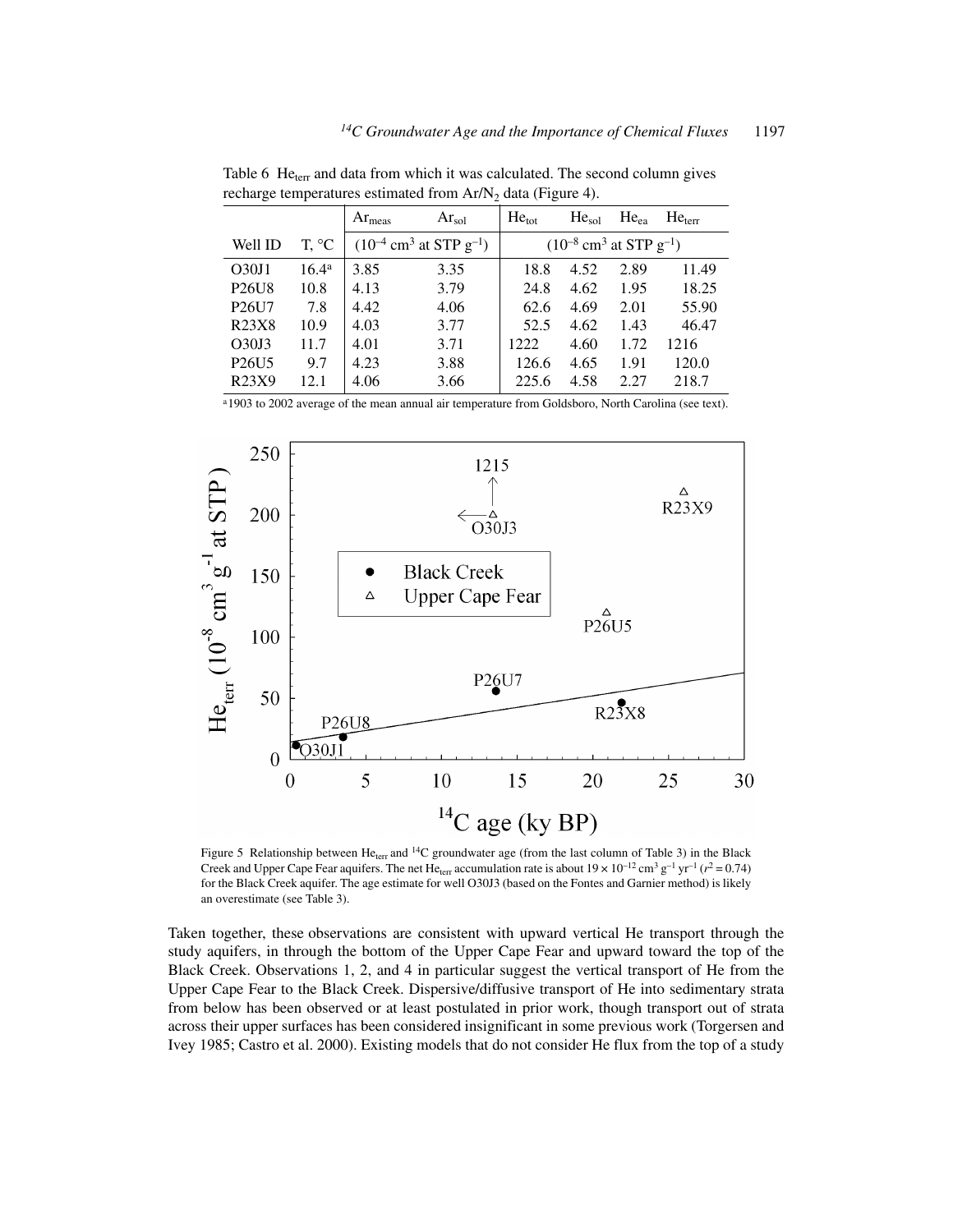aquifer would not be expected to accurately describe  $He_{tot}$  and  $He_{terr}$  dynamics in the Upper Cape Fear aquifer. The recognition that dissolved He is lost from aquifers such as the Upper Cape Fear (observation 4 above) requires that  $He_{terr}$  be viewed as a net gain that reflects inputs (transport from below and production within the aquifer) minus outputs (across the top of the aquifer), not just a simple continuous accumulation.

In addition, the He observations above are consistent with (and observations 3 and 4 especially suggest) the He distribution expected in a confined aquifer that receives an upward He flux concentrated in a small area rather than evenly distributed over its lower surface. Simulation results from Zhao et al. (1998: Figure 4) show groundwater He concentrations decreasing downgradient in a hypothetical confined aquifer with a concentrated, localized "basal" He flux from below; hydrodynamic dispersion causes the decrease downgradient of the area of high basal flux. This simulated decrease is suggestive of the actual decrease we measured in He concentration in the Upper Cape Fear between wells O30J3 and P26U5. The opposite (He concentration increasing downgradient) is expected in an aquifer receiving a spatially uniform He input from below (Zhao et al. 1998). Also, the geology at well O30J3 (a thin portion of the Upper Cape Fear resting directly on crystalline basement rock; see Figure 2) is consistent with the high He concentration there being due to high He input from below. Thus, these He data from the Upper Cape Fear aquifer likely represent a realworld field example of the hypothetical situation simulated by Zhao et al. (1998) of a confined aquifer with He input from below concentrated in small area. Overall, the He data suggest that  $He_{\text{terr}}$  has potential as an indicator of groundwater age in the Black Creek and Upper Cape Fear aquifers, if interpreted within an appropriate analytical framework that includes the clear vertical transport of He.

In situ production rates of 4He in some previous studies of sandstone aquifers (Torgersen and Ivey 1985; Castro et al. 2000) average about  $4 \times 10^{-12}$  cm<sup>3</sup> of gas at STP (standard temperature and pressure) per gram of water per year (cm<sup>3</sup> g<sup>-1</sup> yr<sup>-1</sup> at STP). The net He accumulation rate (including in situ production and vertical diffusion) giving rise to He<sub>terr</sub> in the Black Creek aquifer is about 19  $\times$  $10^{-12}$  cm<sup>3</sup> g<sup>-1</sup> yr<sup>-1</sup> at STP (Figure 5). If the rate of radiogenic production of <sup>4</sup>He in the Black Creek is similar to previously published rates for sandstones, He diffusion into the Black Creek from below would appear to be more important than in situ radiogenic production in producing the observed He concentrations (again emphasizing the importance of vertical He transport in any framework for extracting groundwater age information from groundwater He data in these aquifers).

### **RECHARGE TEMPERATURE,** δ**18O, AND PALEOCLIMATE**

Diffusion-corrected NETPATH model ages for groundwater samples from wells P26U7 (13.6 kyr) and P26U5 (20.9 kyr) bracket the time of the last glacial maximum (LGM) in North America, and estimated recharge temperatures for these 2 samples (7.8 and 9.7 °C, respectively) are the lowest in the study (Table 6). These data suggest a cooling of about 7.7 °C at our study site near the time of the LGM (16.4 °C minus the average of 7.8 °C and 9.7 °C, the estimated recharge temperatures bracketing the LGM; Table 6). This temperature difference is slightly smaller than values based on groundwater dissolved gas data from Maryland (9.0 °C; Aeschbach-Hertig et al. 2002) and Hungary (8.6 °C; Stute and Sonntag 1992), and larger than the cooling of about 5 °C in New Mexico (Stute et al. 1995), Colorado (Clark et al. 1998), Texas (Stute et al. 1992), and 4 °C in Georgia (Plummer 1993; Clark et al. 1997). Aeschbach-Hertig et al. (2002) suggest that the relatively large Holocene– LGM temperature difference in Maryland could be due to the fact that Maryland was closer to the continental ice sheet.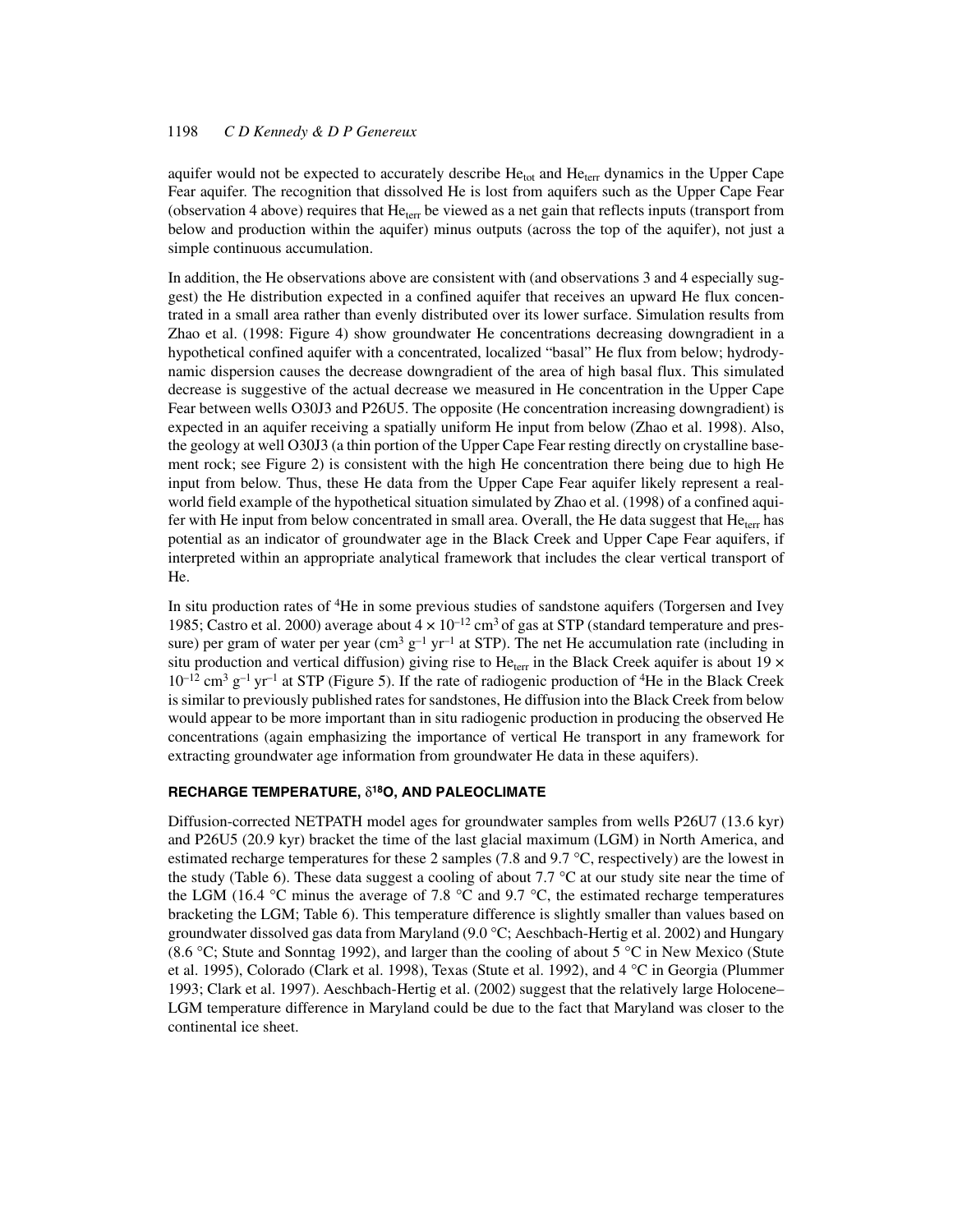Worldwide, groundwater recharged during the LGM has been recognized by depletion in  $\delta^{18}O$  in comparison to Holocene groundwater (Bath et al. 1979; Blavoux and Olive 1981; Dutton and Simpkins 1989; Clark et al. 1997; Aeschbach-Hertig et al. 2002). Data from this study indicate the opposite: enrichments in groundwater  $\delta^{18}$ O that were as high as 1.0 to 1.2‰, comparing the relatively young groundwater at well O30J1 to the oldest groundwater collected at the Cove City site (wells R23X8 and R23X9). Enrichment in  $\delta^{18}$ O of old groundwaters (to an even larger degree, up to 2.3‰) has been observed in the Floridan aquifer in Florida and southeast Georgia, USA (Plummer 1993; Plummer and Sprinkle 2001). Plummer (1993) suggests this enrichment may be due to the older groundwater having had a different recharge season (a shift toward summer from the modern recharge maximum in late winter and spring), with associated additional inputs of  $\delta^{18}$ O-enriched precipitation from tropical cyclones. Results presented here provide a second example of  $\delta^{18}O$ enrichment in old groundwaters of the southeastern US and provide further motivation to investigate the effects of region-specific climatic variables (e.g. moisture transport mechanisms, storm trajectories, recharge season) on stable isotopes in modern and old groundwaters.

Also, the data presented here place the deep Coastal Plain aquifers of North Carolina ( $\delta^{18}$ O enrichment of about 1‰, LGM cooling of about 7.7 °C) as intermediate between those of Maryland to the north (no  $\delta^{18}$ O enrichment, cooling of 9 °C) and Florida to the south ( $\delta^{18}$ O enrichment up to 2.3‰, cooling of 4 °C), an outcome in accord with the intermediate geographic location of North Carolina and therefore suggesting: 1) the reasonableness of the data interpretation (including recharge temperatures and groundwater ages); and 2) the potential utility of these and further groundwater data from North Carolina in interpreting paleoclimatic gradients across the southeastern US.

#### **CONCLUSIONS**

Geochemical data presented here for the Black Creek and Upper Cape Fear aquifers in the North Carolina Coastal Plain show an expected coastward increase in  $^{14}$ C groundwater age and suggest that vertical chemical fluxes across the upper and lower boundaries of the aquifers (aquitard:aquifer exchange and, in the case of He in the Upper Cape Fear, crystalline basement rock to aquifer exchange) are important controls on the observed DIC and He concentrations, and  $^{14}C$  activity, in aquifer groundwater. As noted in a recent review (McMahon 2001), other studies have shown the importance of aquifer:aquitard chemical exchange in general, and the specific importance for DIC in the Black Creek aquifer in South Carolina.

The aquitard-to-aquifer flux of DIC for the Black Creek aquifer in South Carolina has been previously quantified and modeled using geochemical mass-balance software (McMahon and Chapelle 1991b); incorporating this approach into our NETPATH simulations of the Black Creek aquifer in North Carolina led to <sup>14</sup>C groundwater ages that were smaller than those from any of the well-known geochemical correction models for  $14C$  age dating of groundwater (Table 3). Further correction for diffusive loss of 14C from aquifer groundwater to aquitard groundwater based on Sanford (1997) lowered  $^{14}$ C groundwater age estimates even further (Table 3). The resultant groundwater ages, recharge temperatures, and  $\delta^{18}O$  values form a data set that seems consistent both internally and with other data from the Atlantic Coastal Plain of the US (Plummer 1993; Aeschbach-Hertig 2002), providing confidence in the overall interpretation (including the importance of aquifer:aquitard exchange in 14C dating of aquifer groundwater). Other characteristics of our data (e.g. the increase in  $Na<sup>+</sup>$  and DIC concentrations with distance from recharge area and the near 1:1 relation of Na<sup>+</sup>: DIC) are consistent with results from the Black Creek aquifer in South Carolina (Chapelle and McMahon 1991; McMahon and Chapelle 1991b), further supporting the use in our study of an approach to aquifer:aquitard DIC exchange pioneered in the South Carolina work. Groundwater in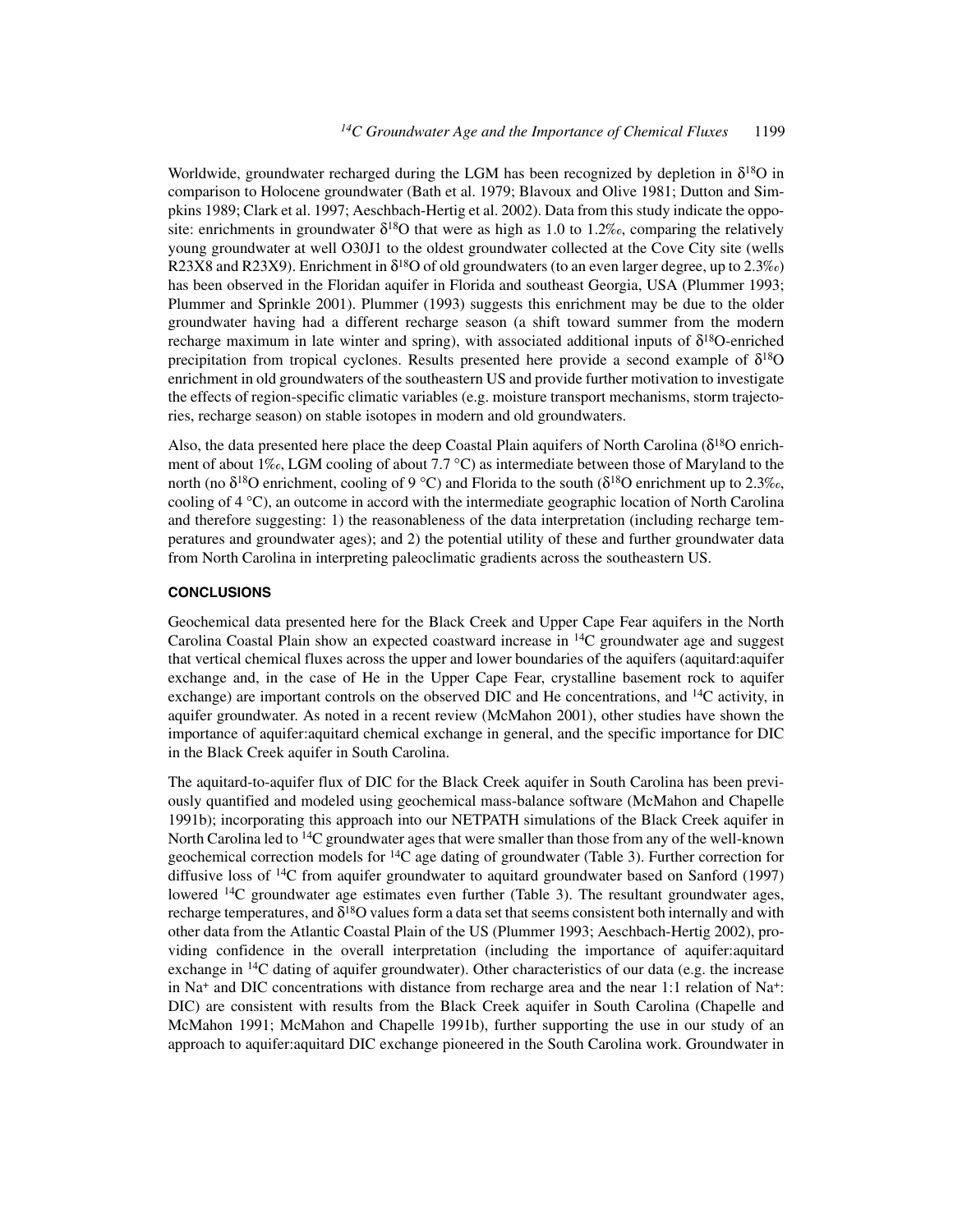the Black Creek and Upper Cape Fear aquifers shows a  $\delta^{18}$ O enrichment near the LGM (relative to modern groundwater), a feature present in confined aquifers of the US Atlantic Coastal Plain in Florida and southeastern Georgia but absent in Maryland; data from North Carolina could be useful in better defining and understanding the origin of this regional gradient in the  $\delta^{18}$ O of old groundwaters.

In combination with estimates of distance from recharge area, the  ${}^{14}C$  groundwater ages suggest an average linear groundwater velocity of 2.5 m/yr for the Black Creek aquifer in North Carolina, similar to the estimate of 2.1 m/yr for this aquifer in South Carolina (Chapelle and Lovley 1990). We suggest that traditional geochemical models (Table 3) used in  $^{14}C$  groundwater dating will lead to overestimation of age and underestimation of groundwater velocity if applied to aquifers in which groundwater has significant chemical/isotopic exchange with the groundwater of adjacent aquitards. Also, collection of geochemical and isotopic data for groundwater in aquitards should generally become a higher priority as part of  ${}^{14}C$  groundwater dating and other studies in deep confined aquifers; as other authors have suggested on the basis of groundwater data and/or theoretical considerations (e.g. Sanford 1997; Wassenaar and Hendry 1999, 2000; Bethke and Johnson 2002; Hendry and Wassenaar 2005), aquitard data may be important to the interpretation of aquifer geochemistry, groundwater age, and flow rate.

He concentration in groundwater varies as a function of both age and stratigraphic location (especially proximity to basement rocks), and may be useful as a quantitative age-dating tracer in the Black Creek and Upper Cape Fear aquifers if an analytical framework (i.e. model) that accounts for vertical He transport and the influence of geology/stratigraphy on He concentration is employed. The importance of vertical He transport in these aquifers is particularly evident in the Black Creek wells at the Savannah well site, where the deeper of the 2 wells has a  $He<sub>ter</sub>$  concentration that is more than 3 times larger than the shallower one. In the Upper Cape Fear, He concentrations and stratigraphic proximity to basement rocks are broadly consistent with the pattern in the Zhao et al. (1998) simulation for a confined aquifer with a localized basal He flux (as opposed to an evenly distributed basal He flux) into the bottom of the aquifer. The Upper Cape Fear aquifer in North Carolina seems to represent an actual field example of the phenomenon modeled by Zhao et al. (1998).

#### **ACKNOWLEDGMENTS**

The authors gratefully acknowledge financial support of this work from the North Carolina Water Resources Research Institute (US Geological Survey) through award 70203. Nat Wilson and his staff at the North Carolina Department of Environment and Natural Resources were instrumental in making wells and well information available, and in assisting with the field work. Niel Plummer of the US Geological Survey provided helpful input on data analysis and interpretation. The manuscript benefited from the review of Peter McMahon.

### **REFERENCES**

- Aeschbach-Hertig W, Stute M, Clark JF, Reuter RF, Schlosser P. 2002. A paleotemperature record derived from dissolved noble gases in groundwater of the Aquia aquifer (Maryland, USA). *Geochimica et Cosmochimica Acta* 66(5):797–817.
- Appelo CAJ. 1994. Cation and proton exchange, pH variations, and carbonate reactions in a freshening aquifer. *Water Resources Research* 30(10):2793–806.
- Aravena R, Wassenaar LI, Plummer LN. 1995. Estimating 14C groundwater ages in a methanogenic aquifer. *Water Resources Research* 31(9):2307–17.
- Aucott WR. 1988. The predevelopment ground-water flow system and hydrologic characteristics of the Coastal Plain aquifers of South Carolina. US Geological Survey Water Resources Investigation Report 86- 4347. 66 p.
- Bath AH, Edmunds WM, Andrews JN. 1979. Paleoclimatic trends deduced from the hydrochemistry of a Triassic sandstone aquifer, United Kingdom. In: *Isotope Hydrology*. Volume II. Vienna: International Atomic Energy Agency. p 545–66.
- Bethke CM, Johnson TM. 2002. Paradox of groundwater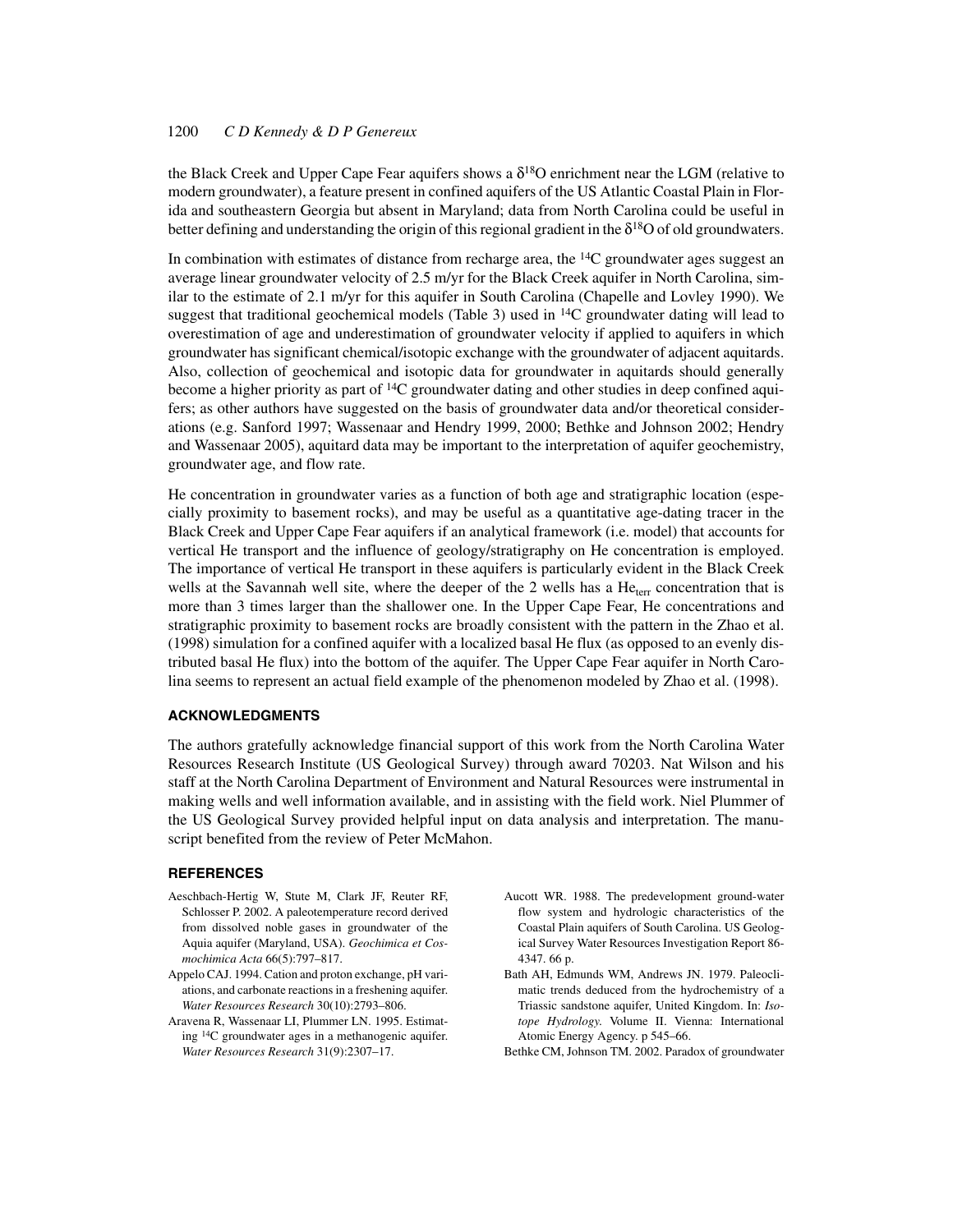age: correction. *Geology* 30(4):385–8.

- Blavoux B, Olive P. 1981. Radiocarbon dating of groundwater of the aquifer confined in the Lower Triassic sandstones of the Lorraine region, France. *Journal of Hydrology* 54(1–3):167–83.
- Brook GA, Folkoff ME, Box EO. 1983. A world model of soil carbon dioxide. *Earth Surface Processes and Landforms* 8(1):79–88.
- Burt RA. 1993. Ground-water chemical evolution and diagenetic processes in the Upper Floridan aquifer, southern South Carolina and northeastern Georgia. US Geological Survey Professional Paper 2392. 76 p.
- Busenberg E, Plummer LN, Bartholomay RC, Wayland JE. 1998. Chlorofluorocarbons, sulfur hexafluoride and dissolved permanent gases in ground water from selected sites at and near the Idaho National Engineering and Environmental Laboratory, Idaho, 1994–97. US Geological Survey Open-File Report 98-274. 72 p.
- Busenberg E, Plummer LN, Doughten MW, Widman PK, Bartholomay RC. 2000. Chemical, isotopic compositions, and gas concentrations of ground water at and near the Idaho National Engineering and Environmental Laboratory, Idaho, 1994–97. US Geological Survey Open-File Report 00-81. 55 p.
- Carslaw H, Jaeger J. 1959. *Conduction of Heat in Solids*. Oxford: Oxford University Press. 510 p.
- Castro MC, Stute M, Schlosser P. 2000. Comparison of <sup>4</sup>He ages and <sup>14</sup>C ages in simple aquifer systems: implications for groundwater flow and chronologies. *Applied Geochemistry* 15(8):1137–67.
- Chapelle FH, Knobel LL. 1983. Aqueous geochemistry and the exchangeable cation composition of glauconite in the Aquia aquifer, Maryland. *Ground Water* 21(3):343–52.
- Chapelle FH, Lovley DR. 1990. Rates of microbial metabolism in deep Coastal Plain aquifers. *Applied and Environmental Microbiology* 56(6):1865–74.
- Chapelle FH, McMahon PB. 1991. Geochemistry of dissolved inorganic carbon in a Coastal Plain aquifer. 1. Sulfate from confining beds as an oxidant in microbial CO2 production. *Journal of Hydrology* 127:85–108.
- Clark JF, Stute M, Schlosser P, Drenkard S, Bonani G. 1997. A tracer study of the Floridan aquifer in southeastern Georgia: implications for groundwater flow and paleoclimate. *Water Resources Research* 33(2): 281–9.
- Clark JF, Davisson ML, Hudson GB, Macfarlane PA. 1998. Noble gases, stable isotopes, and radiocarbon as tracers of flow in the Dakota aquifer, Colorado and Kansas. *Journal of Hydrology* 211(1–4):151–67.
- Clarke WB, Jenkins WJ, Top Z. 1976. Determination of tritium by mass spectrometric measurement of 3He. *International Journal of Applied Radiation and Isotopes* 27(9):515–22.
- Craig H. 1953. The geochemistry of the stable carbon isotopes. *Geochimica et Cosmochimica Acta* 3(2–3): 53–92.
- DePaolo DJ. 2006. Isotopic effects in fracture-dominated

reactive fluid-rock systems. *Geochimica et Cosmochimica Acta* 70(5):1077–96.

- Drake JJ. 1980. The effect of soil activity on the chemistry of carbonate groundwater. *Water Resources Research* 16(2):381–6.
- Dutton AR, Simpkins WW. 1989. Isotopic evidence for paleohydrologic evolution of ground-water flow paths, southern Great Plains, United States. *Geology*  $17(7)$ :653–6.
- Eaton AD, Clesceri LS, Greenberg AE. 1995a. Method 3120 B. – Metals by plasma emission spectroscopy: inductively coupled plasma (ICP) method. In: *Standard Methods for Examination of Water and Wastewater*. 19th edition. Washington, DC: American Public Health Association.
- Eaton AD, Clesceri LS, Greenberg AE. 1995b. Method 5310 B. – Total organic carbon (toc), high-temperature combustion method. In: *Standard Methods for Examination of Water and Wastewater*. 19th edition. Washington, DC: American Public Health Association.
- Eichinger L. 1983. A contribution to the interpretation of <sup>14</sup>C groundwater ages considering the example of a partially confined sandstone aquifer. *Radiocarbon* 25(2):347–56.
- Eimers JL, Lyke WL, Brockman AR. 1990. Simulation of groundwater flow in Cretaceous rocks in the central Coastal Plain, North Carolina. US Geological Survey Water-Resources Investigation Report 89-4153. 101 p.
- Epstein S, Mayeda T. 1953. Variation of O18 content of water from natural sources. *Geochimica et Cosmochimica Acta* 4(5):213–24.
- Fontes JC, Garnier JM. 1979. Determination of the initial 14C activity of the total dissolved carbon: a review of the existing models and a new approach. *Water Resources Research* 15(2):399–413.
- Freeze RA, Cherry JA. 1979. *Groundwater*. Englewood Cliffs: Prentice Hall. 604 p.
- Fritz P, Frape SK, Drimmie RJ, Heemskerk AR. 1986. Reply to comments by Grabczak et al. on "Water-rock interaction and chemistry of groundwaters from the Canadian Shield." *Geochimica et Cosmochimica Acta* 50(7):1561–3.
- Geyh MA. 2000. An overview of  $^{14}C$  analysis in the study of groundwater. *Radiocarbon* 42(1):99–114.
- Giese GL, Eimers JL, Coble RW. 1997. Simulation of ground water flow in the Coastal Plain aquifer system of North Carolina. US Geological Survey Professional Paper 1404-M. 142 p.
- Heaton THE. 1981. Dissolved gases: some applications to groundwater research. *Transactions of the Geological Society of South Africa* 84(2):91–7.
- Heaton THE, Vogel JC. 1981. "Excess air" in groundwater. *Journal of Hydrology* 50:201–16.
- Henderson T. 1985. Geochemistry of ground-water in two sandstone aquifer systems in the Northern Great Plains in parts of Montana and Wyoming. US Geolog-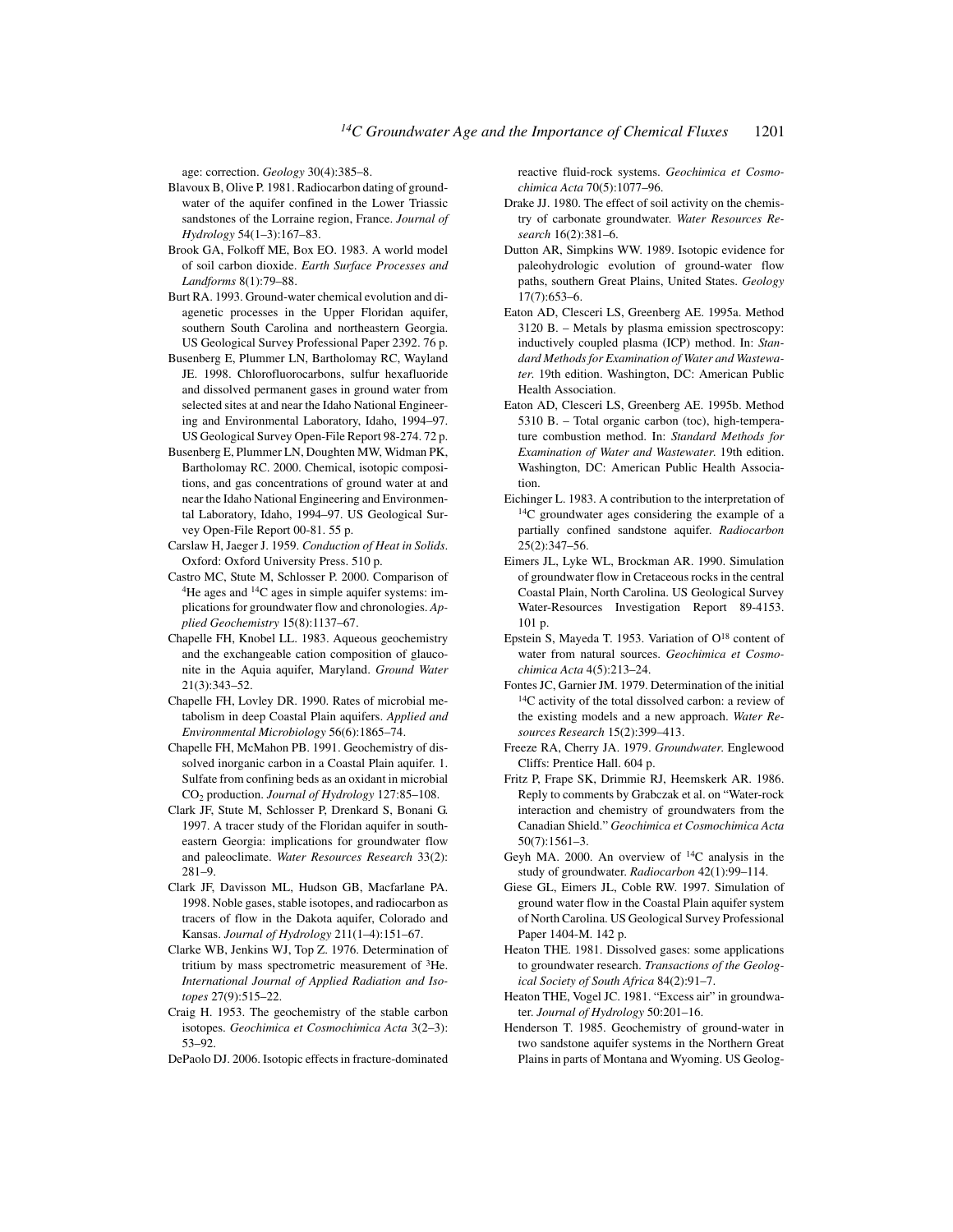ical Survey Professional Paper, 1402-CC. 84 p.

- Hendry MJ, Wassenaar LI. 2005. Origin and migration of dissolved organic carbon fractions of clay-rich aquitard: 14C and δ13C evidence. *Water Resources Research* 41(2):2021–31.
- Ingerson R, Pearson FJ. 1964. Estimation of age and rate of motion of groundwater by the 14C method. In: Miyake Y, Koyama T, editors. *Recent Research in the Field of Hydrosphere, Atmosphere and Nuclear Geochemistry*. Tokyo: Marusen. p 263–83.
- Kalin RM. 2000. Radiocarbon dating of groundwater systems. In: Cook PG, Herczeg AL, editors. *Environmental Tracers in Subsurface Hydrology*. Boston: Kluwer Academic. p 111–44.
- Kazemi GA, Lehr JH, Perrochet P. 2006. *Groundwater Age*. New York: John Wiley and Sons. 325 p.
- Kennedy CD. 2004. Pilot project on groundwater dating in confined aquifers of the North Carolina Coastal Plain [MS thesis]. Raleigh: North Carolina State University.
- Kiefer RH, Amey RG. 1992. Concentrations and controls of soil carbon dioxide in sandy soil in the North Carolina coastal plain. *Catena* 19(6):539–59.
- Knobel LL, Chapelle FH, Meisler H. 1998. Geochemistry of the northern Atlantic Coastal Plain aquifer system. US Geological Survey Professional Paper 1404- L. 57 p.
- Landmeyer JE, Stone PA. 1995. Radiocarbon and  $\delta^{13}C$ values related to ground-water recharge and mixing. *Ground Water* 33(2):227–34.
- Lautier JC. 2001. Hydrogeologic framework and ground water conditions in the North Carolina central Coastal Plain. North Carolina Department of Environment and Natural Resources, Division of Water Resources, Raleigh, North Carolina. 38 p.
- Lee RW, Strickland DJ. 1988. Geochemistry of groundwater in Tertiary and Cretaceous sediments of the southeastern Coastal Plain in eastern Georgia, South Carolina, and southeastern North Carolina. *Water Resources Research* 24(2):291–303.
- Madison RJ, Brunett JO. 1984. Overview of the occurrence of nitrate in ground water of the United States. In: National Water Summary 1984—Hydrologic Events, Selected Water-Quality Trends, and Groundwater Resources. US Geological Survey Water-Supply Paper 2275. p 93–105.
- Maloszewski P, Zuber A. 1991. Influence of matrix diffusion and exchange reactions on radiocarbon ages in fissured carbonate aquifers. *Water Resources Research* 27(8):1937–45.
- Marine IW. 1979. The use of naturally occurring helium to estimate groundwater velocities for studies of geologic storage of radioactive waste. *Water Resources Research* 15(5):1130–6.
- Mazor E, Bosch A. 1992. He as a semi-quantitative tool for groundwater dating in the range of  $10^4$  to  $10^8$  years. In: *Isotopes of Noble Gases as Tracers in Environmental Studies*. Vienna: International Atomic Energy

Agency. p 163–78.

- McMahon PB. 2001. Aquifer/aquitard interfaces: mixing zones that enhance biogeochemical reactions. *Hydrogeology Journal* 9(1):34–43.
- McMahon PB, Chapelle FH. 1991a. Microbial production of organic acids in aquitard sediments and its role in aquifer geochemistry. *Nature* 349(6306):233–5.
- McMahon PB, Chapelle FH. 1991b. Geochemistry of dissolved inorganic carbon in a Coastal Plain aquifer. 2. Modeling carbon sources, sinks, and  $\delta^{13}$ C evolution. *Journal of Hydrology* 127(1–4):109–35.
- McMahon PB, Williams DF, Morris JT. 1990. Production and carbon isotopic composition of bacterial  $CO<sub>2</sub>$  in deep Coastal Plain sediments of South Carolina. *Ground Water* 28(5):693–702.
- McMahon PB, Böhlke JK, Christenson SC. 2004. Geochemistry, radiocarbon ages, and paleorecharge conditions along a transect in the central High Plains aquifer, southwestern Kansas, USA. *Applied Geochemistry* 19(11):1655–86.
- McNichol AP, Jones GA. 1991. Measuring <sup>14</sup>C in seawater by accelerator mass spectrometry. In: WOCE Hydrographic Operations and Methods Manual, WOCE Hydrographic Programme Office, WOCE Report No. 68/91. Woods Hole: Woods Hole Oceanographic Institution.
- Mook WG, van der Plicht J. 1999. Reporting 14C activities and concentrations. *Radiocarbon* 41(3):227–39.
- Neretnieks I. 1981. Age dating of groundwater of fissured rock: influence of water volume in micropores. *Water Resources Research* 17(2):421–2.
- Nordstrom DK, Plummer LN, Wigley TML, Wolery TJ, Ball JW, Jenne EA, Bassett RL, Crerar DA, Florence TM, Fritz B, Hoffman M, Holdren Jr GR, Lafon GM, Mattigod SV, McDuff RE, Morel F, Reddy MM, Sposito G, Thrailkill J. 1979. A comparison of computerized models for equilibrium calculations in aqueous systems. In: Jenne EA, editor. *Chemical Modeling in Aqueous Systems.* Washington, DC: American Chemical Society. Symposium Series 43. p 857–92.
- North Carolina Geological Survey. 1985. State Geologic Map of North Carolina. 1:500,000. Raleigh: North Carolina Geological Survey.
- Olsson IU. 1970. The use of oxalic acid as a standard. In: Olsson IU, editor. *Radiocarbon Variations and Absolute Chronology*. Nobel Symposium, 12th Proceedings. New York: John Wiley and Sons. p 17.
- Pearson Jr FJ, White DE. 1967. Carbon-14 ages and flow rate of water in Carrizo Sand, Atascosa County, Texas. *Water Resources Research* 3(1):251–61.
- Pearson Jr FJ, Balderer W, Loosli HH, Lehmann BE, Matter A, Peters TJ. 1991. *Applied Isotope Hydrology: A Case Study in Northern Switzerland*. Studies in Environmental Science Volume 43. Amsterdam: Elsevier. 430 p.
- Plummer LN. 1993. Stable isotope enrichment in paleowaters of the southeast Atlantic Coastal Plain, United States. *Science* 262(5142):2016–20.